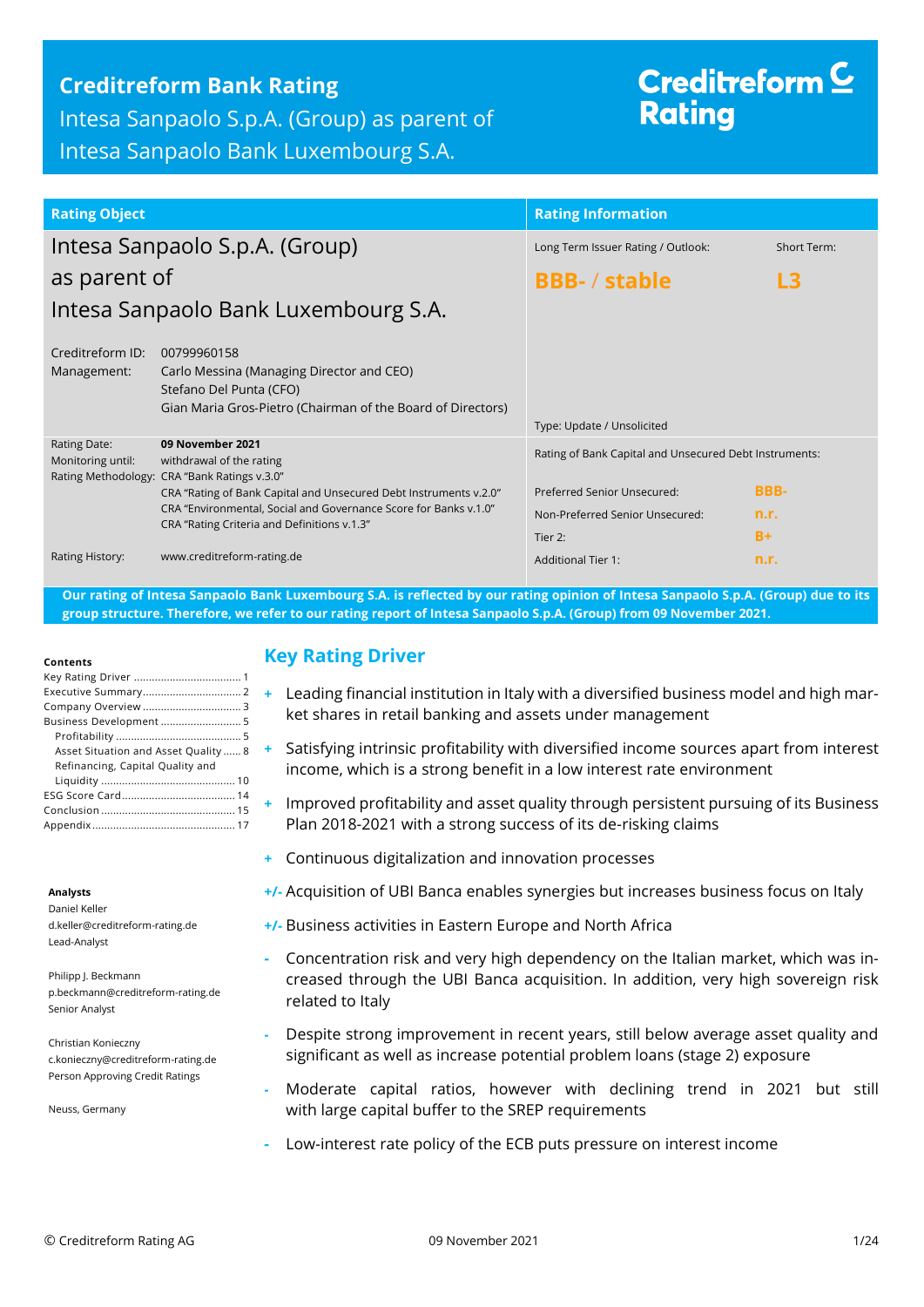# Creditreform  $$ **Rating**

## <span id="page-1-0"></span>**Executive Summary**

Creditreform Rating affirms the unsolicited long-term issuer rating of Intesa Sanpaolo S.p.A. (Group) at BBB-/stable. The affirmation of the credit rating is a result of the Group's considerable performance with even improving asset quality despite the negative impact of the Corona pandemic. However, Intesa Sanpaolo faces a significant concentration risk (which is even increasing after the UBI Banca acquisition) and very high dependency on the Italian market and the wellbeing of the Italian State (CRA Rating: BBB-/negative), which is a burden for the Group's credit rating. Notwithstanding the above, Intesa Sanpaolo benefits from its leading domestic position with a satisfying intrinsic profitability while maintaining solid capital ratios.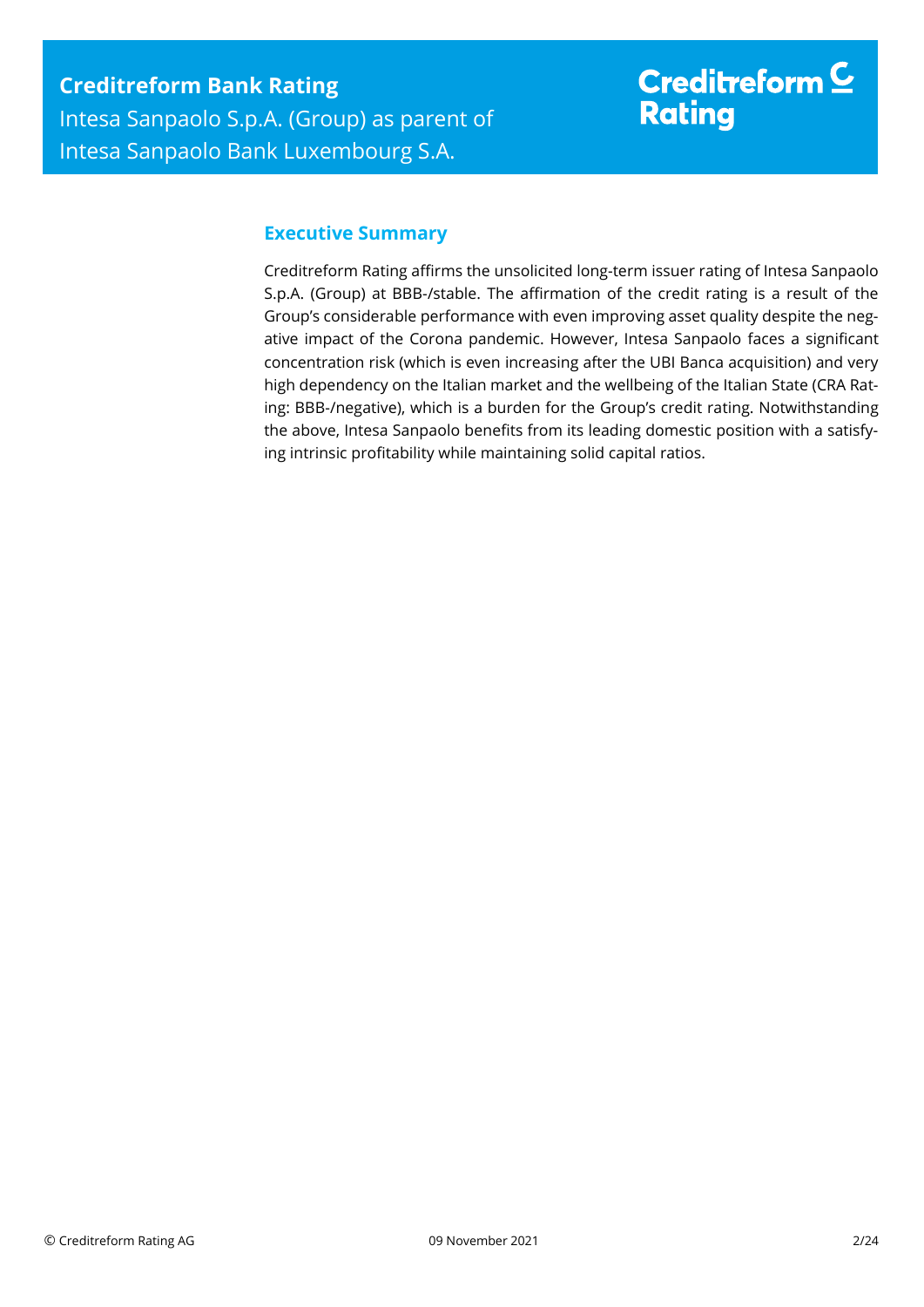### <span id="page-2-0"></span>**Company Overview**

Intesa Sanpaolo S.p.A. (hereafter ISA) is a banking group formed by the merger of Banca Intesa and Sanpaolo IMI in 2007. Moreover, Intesa Sanpaolo acquired control of UBI Banca (fifth largest bank in Italy) and merged it by incorporation on April 12, 2021. The group's headquarters are in Torino. With 99,112 employees (thereof 77% in Italy) as of June 2021 and about 5,255 branches (thereof 4,258 in Italy), the Group serves approximately 20.7 million customers (13.5 million in Italy and 7.2 million abroad) and is the leading banking group in Italy following the acquisition of UBI Banca. ISA has a commercial banking presence in 12 countries apart from Italy, primarily in Eastern Europe and North Africa with approximately 1,000 branches abroad. Moreover, the group has an international network with a presence in 25 countries to support cross-border activities of corporate customers.

The group is divided into six business segments in addition to its Corporate Centre. *Banca dei Territori* focuses on the domestic commercial banking activities such as lending and deposit collecting in Italy. *IMI Corporate & Investment Banking* deals with corporate banking, investment banking and public finance in Italy and abroad. *International Subsidiary Banks* is responsible for the group's commercial operations on international markets through subsidiary and affiliated banks primarily involved in retail banking businesses. The *Private Banking* division of ISA serves the private client and high net worth individuals' customer segment. The business segment *Insurance* represents the subsidiaries of the insurance group such as Intesa Sanpaolo Vita, and Fideuram Vita. By contrast, *Asset Management* is tasked with the development of asset management solutions for the group and is present on the open market segment through the subsidiary Eurizon Capital and its subsidiaries with assets under management of about 347 billion. In addition, the groups *Corporate Centre* is responsible for guidance, coordination and control of the group as a whole as well as the management of assets and liabilities, the treasury and the NPE Department (former Capital Light Bank), which deals with the group's bad loans and repossessed assets as well as the sale of nonstrategic investments. See chart 2 in the chapter profitability for the contribution of each business segment to the bank's operating income.

ISA is currently pursuing its 2018-2021 business plan. According to the plan, ISA intends to improve its group's risk profile by reducing the stock of non-performing assets while increasing its capital base. In addition, cost reduction is targeted through the simplification/digitalization of the operating model as well as the growth of the revenues by capturing new business opportunities, in particular to increase its net fee and commission income.

Considering ISA's development of its group structure, there were the following major business events: ISA carried out in April 2021 the merger of UBI Banca into ISA and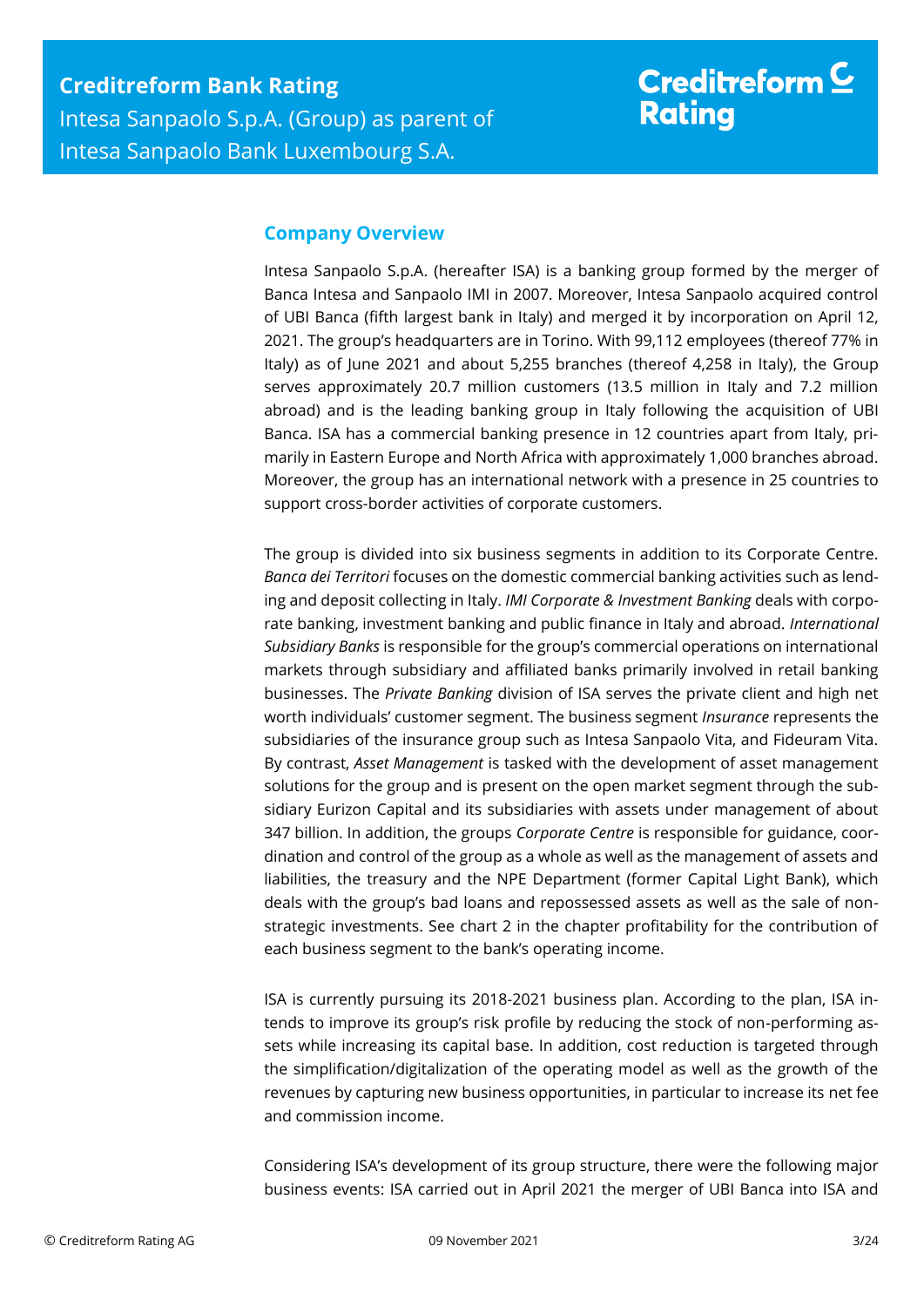created thereby the largest bank in Italy and one of the largest financial institutions in the Europe. In addition, ISA finalized the sale for regulatory reasons of some its own and UBI Banca's branches to BPPB and BPER Banca as part of the UBI Banca deal. The acquisition of UBI Banca created a negative goodwill of about €2.5 billion. The accounts of ISA as at 31 December 2020 reflect the effects of the acquisition of UBI Banca and its subsidiaries, subject to consolidation from the date of acquisition (therefore from August 2020). ISA intends to merge UBI Banca into the Group to achieve pre-tax synergies of about >€1 billion by 2024.

In 2020, ISA recorded a net capital gain of about €1.1 billion in relation with the Nexi S.p.A. transaction. Thereby, Intesa transferred its acquiring activities to Nexi S.p.A. and Nexi S.p.A. become the sole partner of ISA in the acquiring activities. Moreover, as part of the transaction, ISA purchased 9.9% of Nexi S.p.A. for about €653 million.

The principal subsidiaries and investments of ISA can be found in the following chart:



Chart 1: Principal subsidiaries and investments of Intesa Sanpaolo S.p.A. (Source: Own presentation based on data of the half-year report of Intesa Sanpaolo S.p.A.)

The shareholder structure of Intesa Sanpaolo S.p.A. (Group) is ordinary and at free float. The most significant shareholder are Compagnia di San Paolo (6.1%), BlackRock Inc. (5%) and Fondazione Cariplo (3.9%).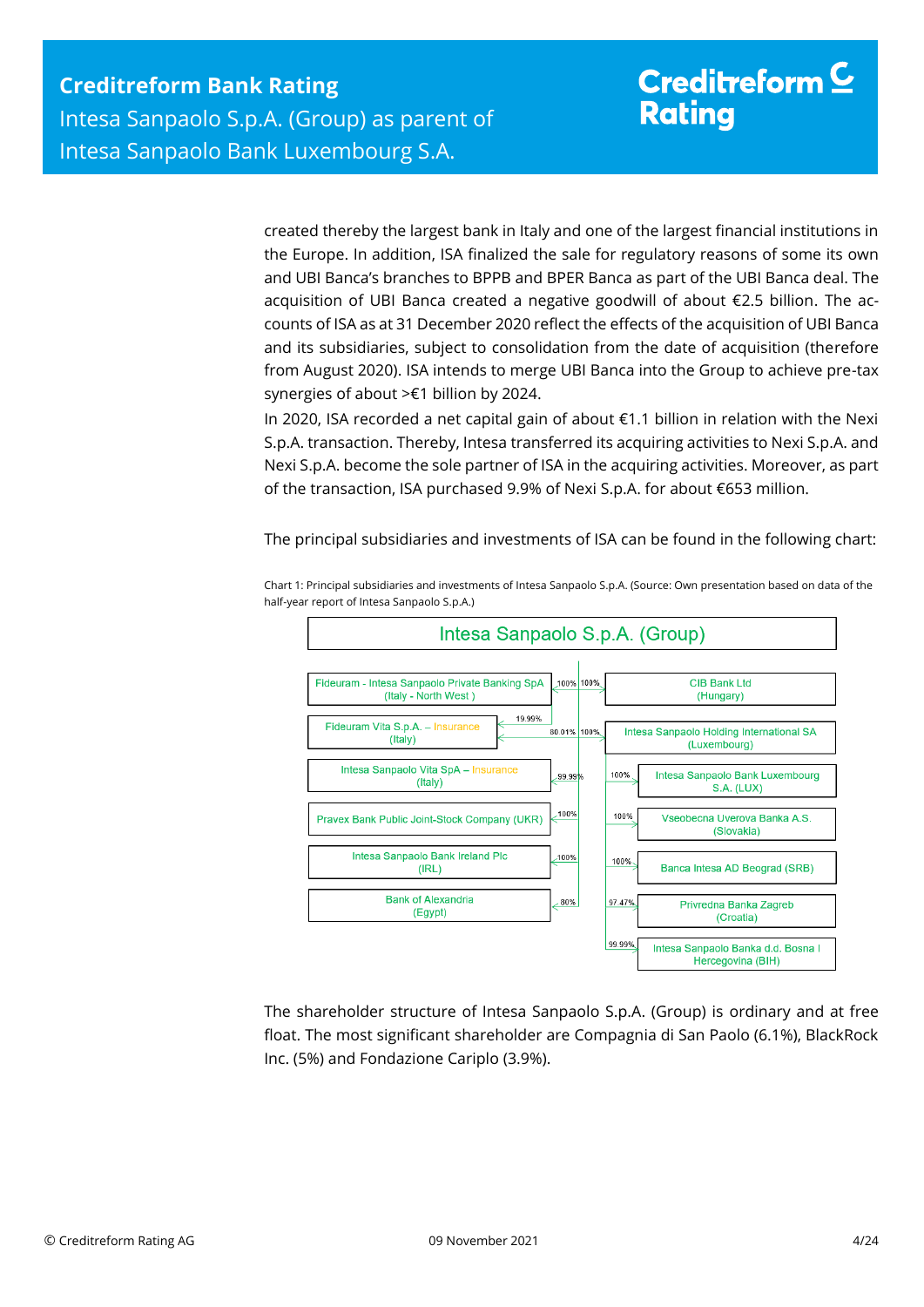# Creditreform  $\subseteq$ **Rating**

## <span id="page-4-0"></span>**Business Development**

#### <span id="page-4-1"></span>**Profitability**

ISA's operating income amounted to €19.8 billion in 2020. See Chart 2 for the contribution of each business division (excl. Corporate Centre) and UBI Banca to the Group's operating income.

Chart 2: Operating Income of Intesa Sanpaolo S.p.A. (Group) by business division and UBI Banca in 2020. | Source: Annual Report 2020 of Intesa Sanpaolo S.p.A. (Group)



Net interest income is one of the two major sources of income of ISA and remained YOY almost unchanged (leaving out UBI Banca impact of +€713mn). As other banks in the Eurozone, ISA suffers under the low interest rate environment. However, ISA interest income benefits from negative rates of the TLTRO III refinancing program with €544 million in 2020 (2019: €243 million) in addition to lower cost of funding in particular at securities issued. Major contributor to the bank's net interest income by business segments are Banca dei Territori with about €4.1bn and IMI Corporate & Investment Banking with about €2.1bn. As of June 2021, ISA reports a further decline of its net interest income on a like-for-like basis due to ongoing pressure of the low interests. Fees and commissions as the second major source of income dropped YOY (leaving out positive UBI Banca impact of €721mn). The background of the negative development is related to adoption of stricter Corona containment measures in Q2-2020. Portfolio management fees are with about €2.8bn the most significant fee income in this regard. Major contributor to the bank's net fee and commission income by business segments are Banca dei Territori with about €3.9bn and private banking with about €1.7bn. As of June 2021, a drop back to the previous level of fee and commission income is expected. In general, ISA's high proportion of fee and commission income represents a stable source of income, which depends to a lesser extent on the wellbeing of the economy. In general, ISA benefits from its shift towards asset management.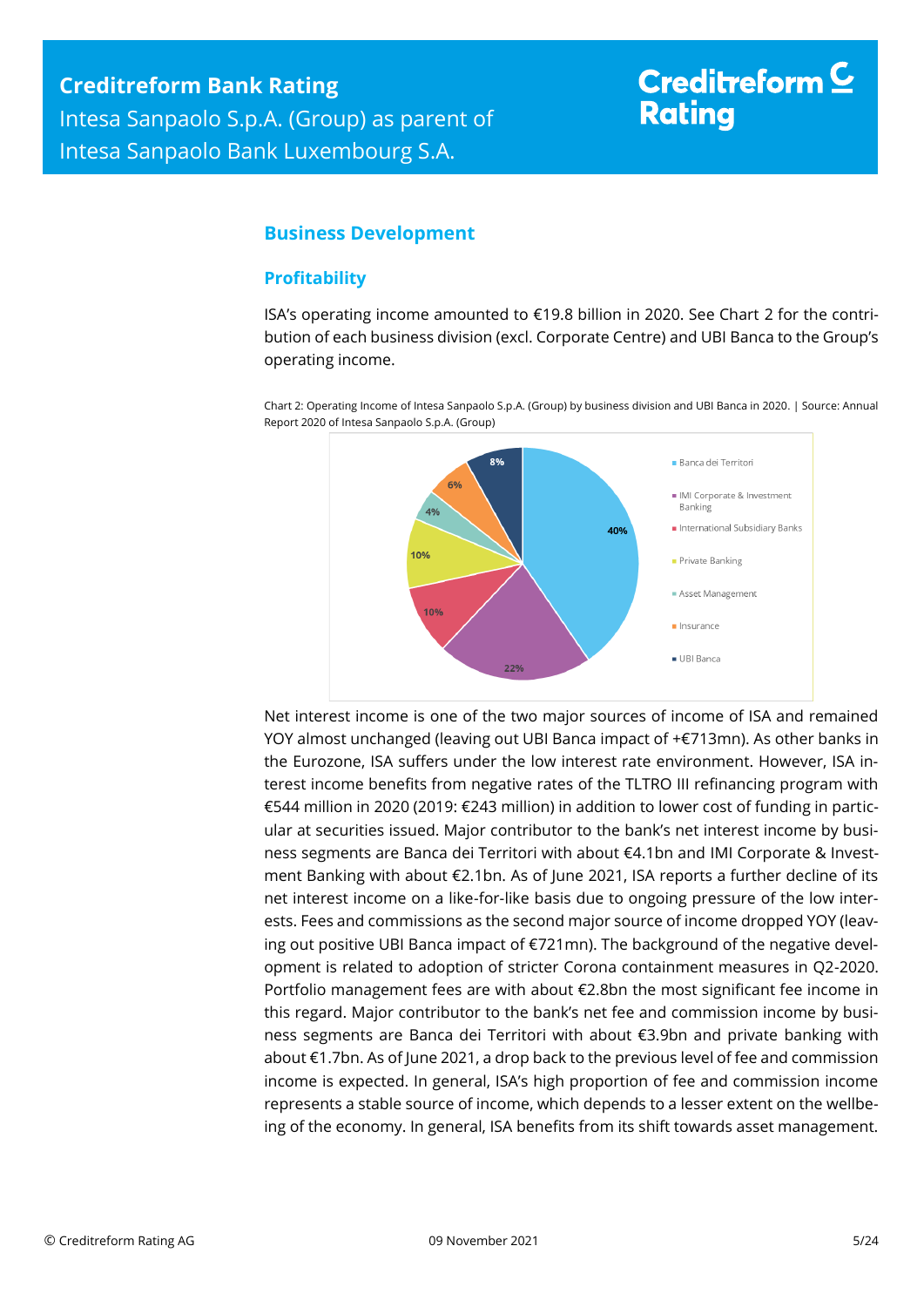# Creditreform  $\mathsf{\underline{C}}$ **Rating**

ISA's net insurance income increased year-over-year in a like-for-like basis due to stronger performance of the non-life business (positive lockdown impact) and higher insurance premium income. This item includes the Group's life and non-life insurance activities with all net premiums, claims, investments gains as well as changes in technical reserves. By contrast, ISA's net trading income normalized following the elevated result in the previous year, which is primarily attributable to the gains of sold debt securities as well as the benefits from the effects of the sale of the interest held in NTV – Nuovo Transporto Viaggiatori (€264 million net of taxes).

Operating expense amounted to €13.4 billion in 2020, increasing year-over-year partially due to the UBI Banca integration. Personnel expense accounted for 46% of total expense in 2020 and decreased YOY on a like-for-like basis (excl. UBI Banca, which increased the personnel expense by about €608mn) among other due to the downsizing of the workforce, which more than offset the effect of increased salaries following the renewal of the National Collective Bargaining Agreement. In addition, in contrast to the presentation of the bank we shifted the bank's charges for integration and exit incentives of about €1.4bn due to the UBI Banca integration to the line item of nonrecurring expense to better represent the bank's intrinsic profitability. By contrast, the Group's depreciation and amortization expense increased over the last years due to increased impairments on internally generated intangible assets. ISA's line item of other provisions increased significantly due to higher net provisions mainly related to litigation concerning anatocism, criminal proceedings, operating irregularities and other disputes, which amounted to about €664mn. Other expense consists of different insignificant items, thereof taxes and duties (€608 million) as well as the contribution to the resolution fund in the amount of €515 million being the most relevant.

Following the Corona pandemic, ISA reported a strong increase of its net loan loss provisions in 2020, which amounted to €4.36 billion (thereof only €273mn of writeoffs). ISA almost doubled its cost of risk to about 99bp (own calculation: loan loss provision over net loans to customers) and was thereby at the higher end in comparison to other large banks in Europe. As of the Q3-21 report of ISA, the bank reports a normalization of its cost of risk to a below 50bp level.

Notwithstanding the above, ISA reported some significant one-off effects, which have balanced each other. These effects are presented under the line items of non-recurring events, which might differ from the bank's presentation. On one hand, ISA recorded a negative goodwill following the UBI Banca acquisition of about €2.5bn, which is rather an accounting issue and does not represent the bank's profitability. On the other hand, ISA recorded a goodwill impairment of €981 million on Banca dei Territori (goodwill therewith fully written off) in addition to charges for integration and exit incentives of about €1,4bn related following the UBI Banca integration. The line item of discontinued operations relates to the aforementioned Nexi transaction.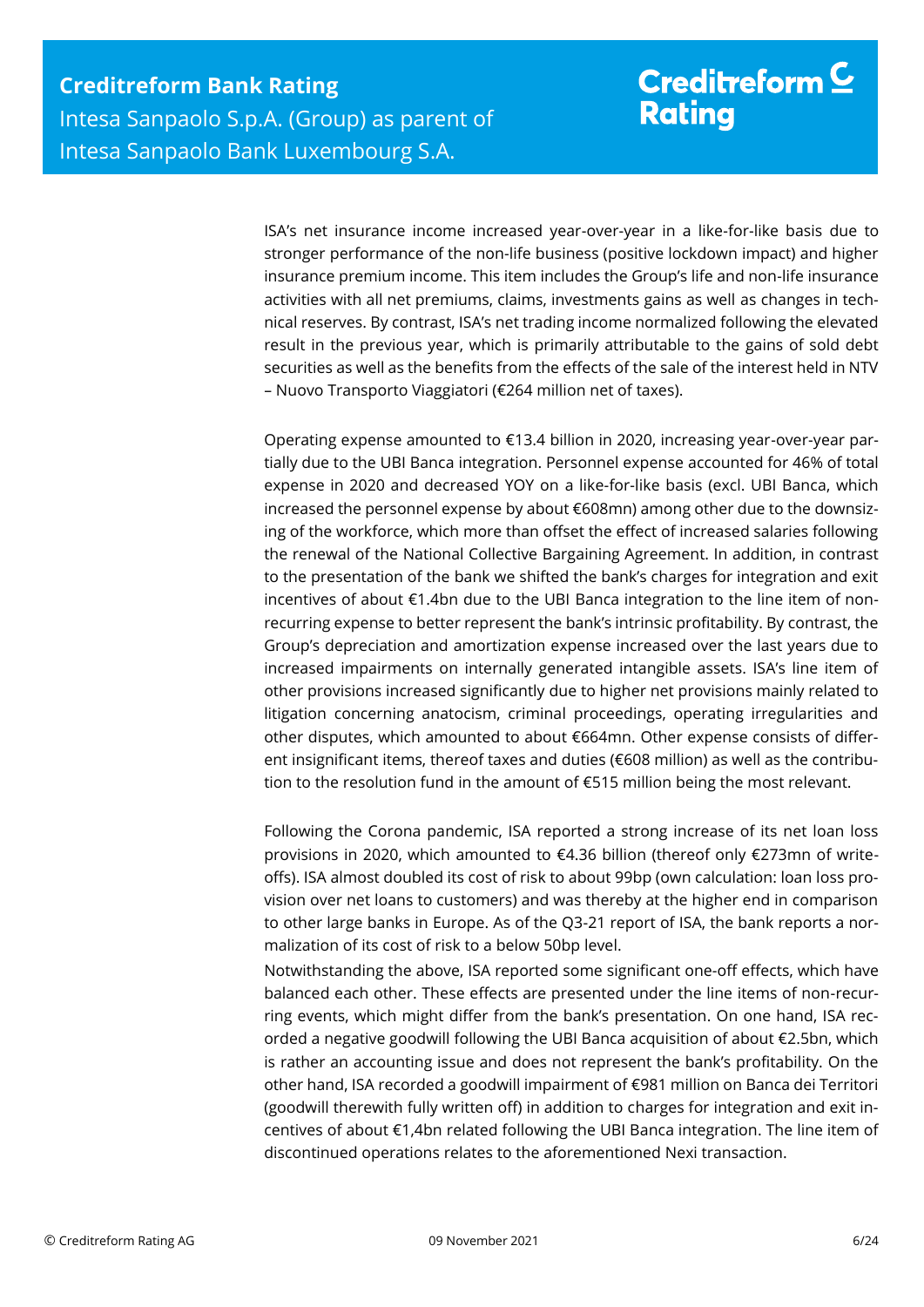A detailed group income statement for the years of 2017 through 2020 can be found in Figure 1 below:

| Income Statement (EUR k)                                     | 2020       | %        | 2019       | 2018       | 2017       |
|--------------------------------------------------------------|------------|----------|------------|------------|------------|
| Income                                                       |            |          |            |            |            |
| Net Interest Income                                          | 7.732.000  | $+11,7$  | 6.924.000  | 7.342.000  | 6.704.000  |
| Net Fee & Commission Income                                  | 7.978.000  | $+6.4$   | 7.499.000  | 7.525.000  | 7.428.000  |
| Net Insurance Income                                         | 1.503.000  | $+2,4$   | 1.468.000  | 1.458.000  | 1.282.000  |
| Net Trading Income                                           | 1.323.000  | $-32.3$  | 1.953.000  | 1.181.000  | 1.137.000  |
| <b>Equity Accounted Results</b>                              | $-16.000$  | $< -100$ | 53,000     | 177,000    | 1.150.000  |
| Dividends from Equity Instruments                            | 86.000     | $-26.5$  | 117.000    | 94.000     | 117.000    |
| Other Income                                                 | 1.208.000  | $+20,6$  | 1.002.000  | 950.000    | 947.000    |
| <b>Operating Income</b>                                      | 19.814.000 | $+4,2$   | 19.016.000 | 18.727.000 | 18.765.000 |
| <b>Expense</b>                                               |            |          |            |            |            |
| Depreciation and Amortisation                                | 1.396.000  | $+14,3$  | 1.221.000  | 1.026.000  | 879.000    |
| Personnel Expense                                            | 6.156.000  | $+5.7$   | 5.825.000  | 5.932.000  | 7.177.000  |
| Tech & Communications Expense                                | 1.184.000  | $+26.6$  | 935.000    | 883.000    | 899,000    |
| Marketing and Promotion Expense                              | 142.000    | $+12,7$  | 126.000    | 141.000    | 134.000    |
| <b>Other Provisions</b>                                      | 793.000    | $> +100$ | 73,000     | 35.000     | 893.000    |
| Other Expense                                                | 3.709.000  | $+23,4$  | 3.006.000  | 3.241.000  | 3.043.000  |
| <b>Operating Expense</b>                                     | 13.380.000 | $+19,6$  | 11.186.000 | 11.258.000 | 13.025.000 |
| <b>Operating Profit &amp; Impairment</b>                     |            |          |            |            |            |
| <b>Pre-impairment Operating Profit</b>                       | 5.028.000  | $-35,8$  | 7.830.000  | 7.469.000  | 5.740.000  |
| <b>Asset Writedowns</b>                                      | 4.445.000  | $> +100$ | 2.210.000  | 2.535.000  | 3.154.000  |
| <b>Net Income</b>                                            |            |          |            |            |            |
| Non-Recurring Income                                         | 2.606.000  | $> +100$ | 182,000    | 532.000    | 5.232.000  |
| Non-Recurring Expense                                        | 2.387.000  | $> +100$ | 130.000    | 79.000     |            |
| <b>Pre-tax Profit</b>                                        | 2.208.000  | $-61,1$  | 5.672.000  | 5.387.000  | 7.818.000  |
| Income Tax Expense                                           | 59.000     | $-96,2$  | 1.564.000  | 1.363.000  | 464.000    |
| <b>Discontinued Operations</b>                               | 1.136.000  | $> +100$ | 64.000     | 48.000     |            |
| <b>Net Profit</b>                                            | 3.285.000  | $-21,3$  | 4.172.000  | 4.072.000  | 7.354.000  |
| Attributable to minority interest (non-controlling interest) | 8.000      | $< -100$ | $-10.000$  | 22.000     | 38.000     |
| Attributable to owners of the parent                         | 3.277.000  | $-21,6$  | 4.182.000  | 4.050.000  | 7.316.000  |

ISA's intrinsic profitability, which is indicated by the bank's cost to income ratios (CIR and CIRex), lowered YOY to a below average level. The consolidation with UBI Banca had thereby a negative impact. However, we expect ISA to reach its previous year's level of intrinsic profitability following the bank's cost cutting and employee redundancy programs.

The values for ROA, ROE and RORWA before and after taxes dropped YOY, following the significant impairments on loans due to the Corona pandemic. However, this development is in line with other large European banks. Still, ISA reached decent after taxes earnings figures, which are a result of the aforementioned Nexi transaction with a significant positive impact. In addition, the negative goodwill of about €2.5bn boosted the bank's profitability figures in general, which is however rather an accounting effect than a result of the bank's performance. Leaving out one-off effects, we expect ISA to reach its pre Corona level of profitability in 2021 already, which can be considered average. ISA's net financial margin lowered YOY slightly to a below average level, which indicates the current pressure on margins respectively interest rates. In the upcoming periods, the release of the bank's loan loss impairments of 2020 following the Corona pandemic might boost ISA's earnings figures.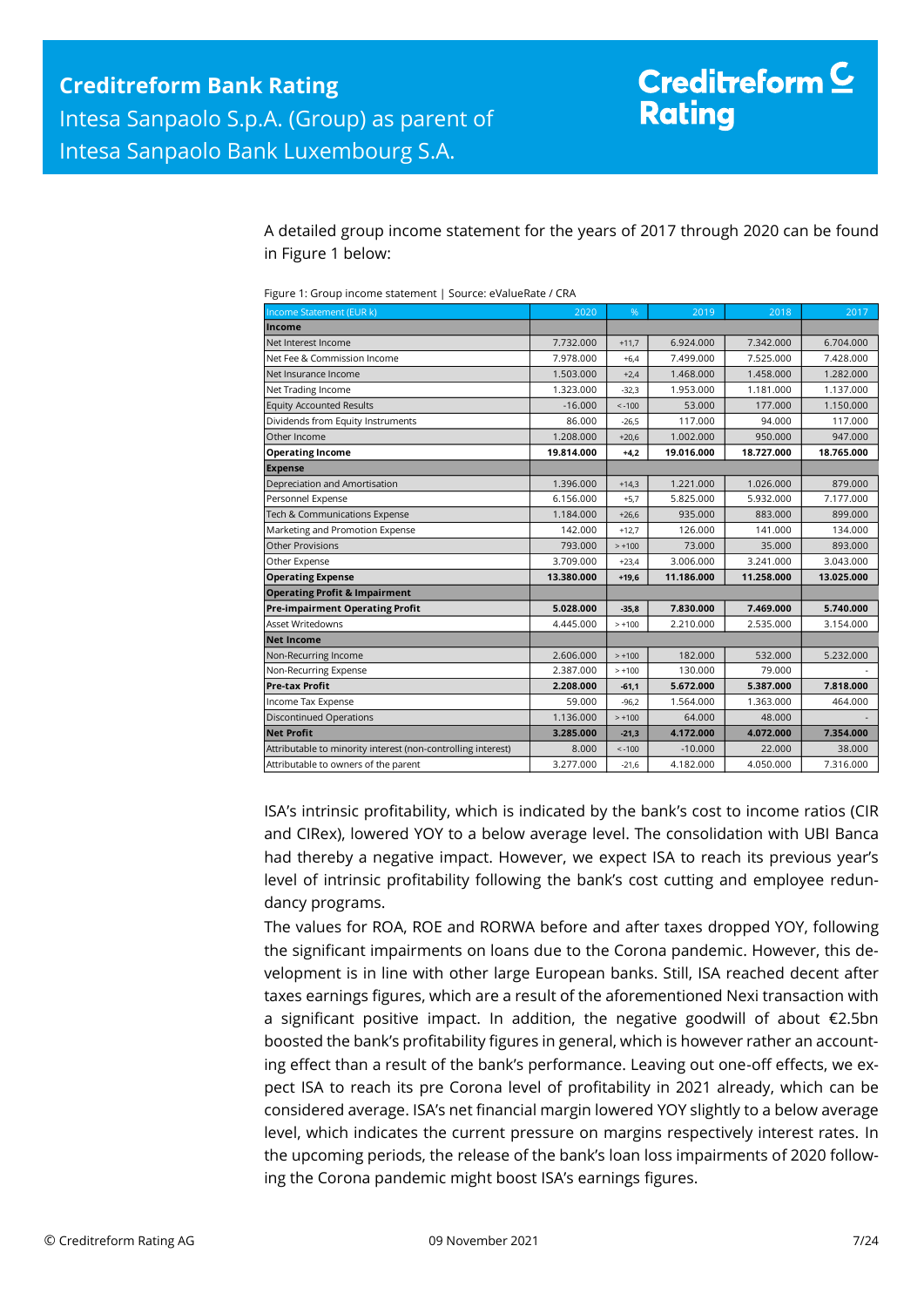Overall, ISA's earnings figures of 2020 are the least favorable performers in any of the areas analyzed mainly due to the extraordinary Corona loan loss provisions.

A detailed overview of the income ratios for the years of 2017 through 2020 can be found in Figure 2 below:

| Income Ratios (%)                                     | 2020  | %       | 2019  | 2018  | 2017  |
|-------------------------------------------------------|-------|---------|-------|-------|-------|
| Cost Income Ratio (CIR)                               | 67,53 | $+8.70$ | 58,82 | 60,12 | 69,41 |
| Cost Income Ratio ex. Trading (CIRex)                 | 72,36 | $+6,80$ | 65,56 | 64,16 | 73,89 |
| Return on Assets (ROA)                                | 0,33  | $-0,18$ | 0,51  | 0,52  | 0,92  |
| Return on Equity (ROE)                                | 4,95  | $-2.47$ | 7,42  | 7,49  | 12,99 |
| Return on Assets before Taxes (ROAbT)                 | 0,22  | $-0,47$ | 0,70  | 0,68  | 0,98  |
| Return on Equity before Taxes (ROEbT)                 | 3,33  | $-6,76$ | 10,09 | 9,91  | 13,81 |
| Return on Risk-Weighted Assets (RORWA)                | 0,94  | $-0,45$ | 1,39  | 1,48  | 2,56  |
| Return on Risk-Weighted Assets before Taxes (RORWAbT) | 0,63  | $-1,25$ | 1,89  | 1,96  | 2,73  |
| Net Interest Margin (NIM)                             | 1,22  | $-0,25$ | 1,47  | 1,44  | 1,30  |
| Pre-Impairment Operating Profit / Assets              | 0.40  | $-0,56$ | 0.96  | 0,95  | 0,72  |
| Cost of Funds (COF)                                   | 0,35  | $-0,22$ | 0,57  | 0,56  | 0,67  |
| Change in %- Points                                   |       |         |       |       |       |

Figure 2: Group key earnings figures| Source: eValueRate / CRA

### <span id="page-7-0"></span>**Asset Situation and Asset Quality**

Net loans to customers represent ISA's largest financial asset, increasing YOY mainly following the UBI Banca integration with about €59bn. The positive development (excl. UBI) is a result of the expansion of mortgages and other medium-/long-term loans to corporate and individual customers (€32.1bn or +18.1%), which is partially related to the Group's supporting measures to the Italian economy. Most of the bank's loans are related to business activities in Italy and are recorded at the business segment of Banca dei Territori (€207.5bn, +6.7% YOY) and IMI Corporate & Investment Banking (€135bn, +2.3% YOY). About 85% of the Group's customer loans (incl. UBI) are related to Italy. Moreover, ISA's non-performing loans amounted to €10.7bn (net) only (€10.3bn excl. UBI), which is a record low since 2008. ISA achieved a strong reduction YOY due to the securitization of a portfolio (with state guarantee) of bad loans of approximately 4.3 billion euro gross of adjustments (approximately 1.2 billion euro net) in addition to lower inflow of NPL loans. As of Q3-21, ISA recorded stable net loans to customers and a further reduction of its net non-performing loans to only €9.1 billion net. With regard to ISA's loans under moratoria measures, the bank was able to reduce its amount to only €12 billion as of Q3-21.

Total securities as the second largest asset increased YOY due to the integration of UBI Banca and its significant government debt securities holding. Overall, ISA holds mostly government debt securities with about €92.9 billion (€99 billion as of Q3-21). Moreover, ISA's main exposure related to sovereign risk is attributable to Italy with a total amount of about €90bn (banking group and insurance companies), which shows the very close connection to the Italian nation as well as a particular risk due to the dependency on the wellbeing on the Italian economy.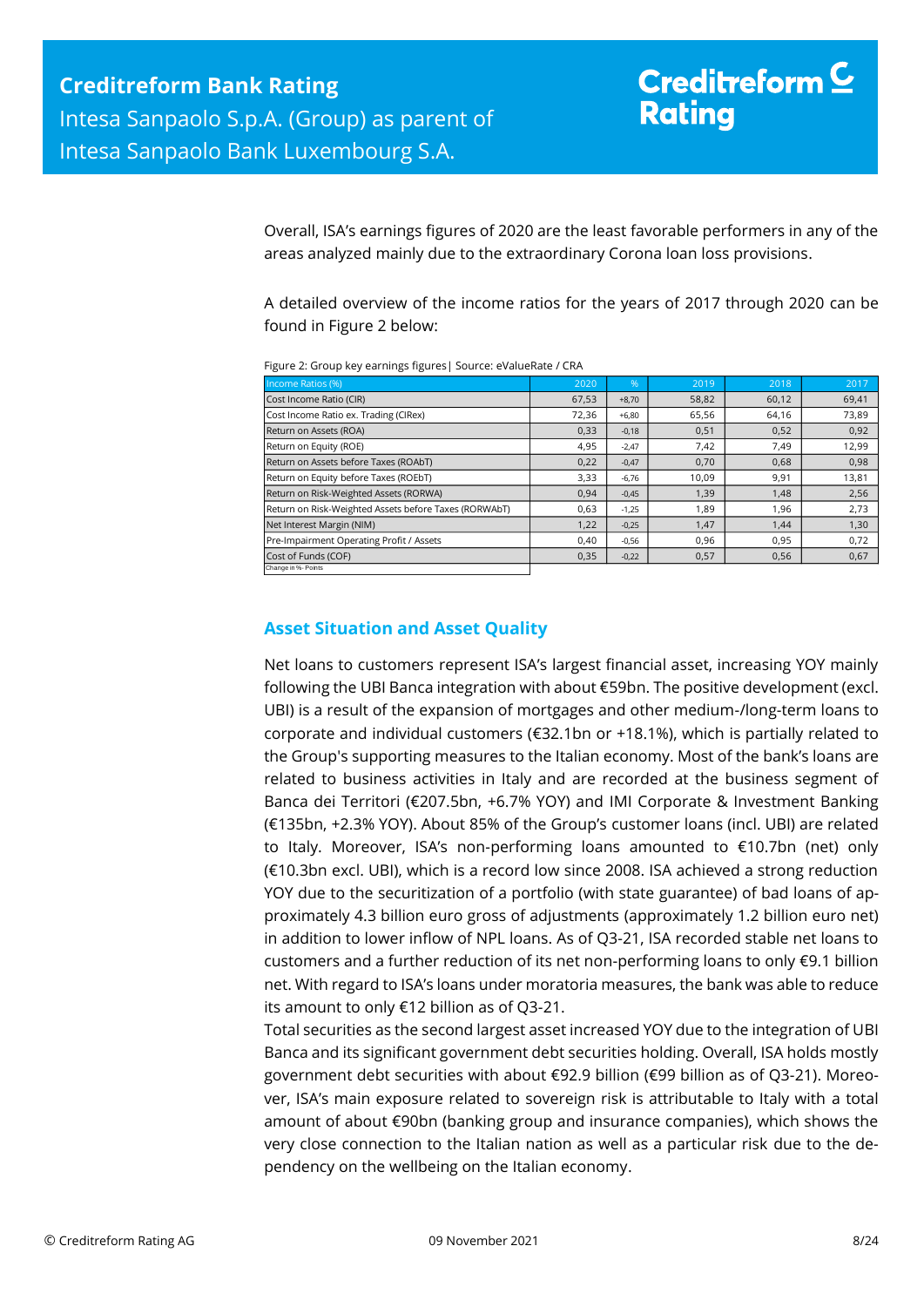ISA's huge cash position is as a result of additional funding at the ECB's TLTRO III program to a total volume of €82.8 billion. As of Q3-2021, ISA even increased its TLTRO III refinancing to about €131 billion, which is one of the highest amount in the Eurozone. Although this program enables very favorable rates if conditions are met, ISA's huge cash position indicates difficulties in finding appropriate investment opportunities. Following that, the bank has to be aware of negative deposit rates.

As per year-end 2020, assets held for sale amounted to €28.7 billion and were mainly composed of branches to be sold by the parent company and UBI to BPER and Banca Popolare di Puglia e Basilicata as part of the UBI Banca acquisition (€26.4 billion). In addition, the sale of the Fideuram Bank Luxembourg (€1.1 billion) and €1.2 billion referring to non-performing loans, which will be disposed, are listed under this line item.

A detailed look at the development of the asset side of the balance sheet for the years of 2017 through 2020 can be taken in Figure 3 below:

| Assets (EUR k)                                                                                                                                                        | 2020                        | %                  | 2019                     | 2018                                                                              | 2017                                                                                        |  |  |  |  |  |  |
|-----------------------------------------------------------------------------------------------------------------------------------------------------------------------|-----------------------------|--------------------|--------------------------|-----------------------------------------------------------------------------------|---------------------------------------------------------------------------------------------|--|--|--|--|--|--|
| Cash and Balances with Central Banks                                                                                                                                  | 85.359.000                  | $> +100$           | 26.496.000               | 47.427.000                                                                        | 48.993.000                                                                                  |  |  |  |  |  |  |
| Net Loans to Banks                                                                                                                                                    | 25.858.000                  | $+11,4$            | 23.207.000               | 21.138.000                                                                        | 23.407.000                                                                                  |  |  |  |  |  |  |
| Net Loans to Customers                                                                                                                                                | 437.484.000                 | $+21,4$            | 360.486.000              | 355.413.000                                                                       | 380.467.000                                                                                 |  |  |  |  |  |  |
| <b>Total Securities</b>                                                                                                                                               | 135.818.000                 | $+10,4$            | 122.969.000              | 95.365.000                                                                        | 79.251.000                                                                                  |  |  |  |  |  |  |
| <b>Total Derivative Assets</b>                                                                                                                                        | 33.433.000                  | $+7,8$             | 31.000.000               | 29.019.000                                                                        | 28.789.000                                                                                  |  |  |  |  |  |  |
| Other Financial Assets                                                                                                                                                | 26.760.000                  | $-32,8$            | 39.824.000               | 44.192.000                                                                        | 40.964.000                                                                                  |  |  |  |  |  |  |
| <b>Financial Assets</b>                                                                                                                                               | 744.712.000                 | $+23,3$            | 603.982.000              | 592.554.000                                                                       | 601.871.000                                                                                 |  |  |  |  |  |  |
| <b>Equity Accounted Investments</b>                                                                                                                                   | 1.996.000                   | $+61,0$            | 1.240.000                | 943.000                                                                           | 678,000                                                                                     |  |  |  |  |  |  |
| Other Investments                                                                                                                                                     | 759.000                     | $> +100$           | 282.000                  | 247.000                                                                           | 271.000                                                                                     |  |  |  |  |  |  |
| Insurance Assets                                                                                                                                                      | 178.474.000                 | $+5,7$             | 168.842.000              | 150.518.000                                                                       | 153.021.000                                                                                 |  |  |  |  |  |  |
| Non-current Assets & Discontinued Ops                                                                                                                                 | 28.702.000                  | $> +100$           | 494.000                  | 1.297.000                                                                         | 627.000                                                                                     |  |  |  |  |  |  |
| Tangible and Intangible Assets                                                                                                                                        | 18.285.000                  | $+2,7$             | 17.807.000               | 16.266.000                                                                        | 14.148.000                                                                                  |  |  |  |  |  |  |
| <b>Tax Assets</b>                                                                                                                                                     | 19.503.000                  | $+26,1$            | 15.467.000               | 17.258.000                                                                        | 16.887.000                                                                                  |  |  |  |  |  |  |
| <b>Total Other Assets</b><br><b>Total Assets</b>                                                                                                                      | 10.183.000<br>1.002.614.000 | $+27,5$<br>$+22,9$ | 7.988.000<br>816.102.000 | 8.707.000<br>787.790.000                                                          | 9.358.000<br>796.861.000                                                                    |  |  |  |  |  |  |
| However, the Group's asset quality improved significantly over the past years, in par-                                                                                |                             |                    |                          |                                                                                   |                                                                                             |  |  |  |  |  |  |
|                                                                                                                                                                       |                             |                    |                          |                                                                                   |                                                                                             |  |  |  |  |  |  |
| ticular with regard to the bank's non-performing loans. In 2020 and due to the secu-                                                                                  |                             |                    |                          |                                                                                   |                                                                                             |  |  |  |  |  |  |
| ritization which included a state guarantee and the sale of about €5.1 billion gross of                                                                               |                             |                    |                          |                                                                                   |                                                                                             |  |  |  |  |  |  |
|                                                                                                                                                                       |                             |                    |                          |                                                                                   |                                                                                             |  |  |  |  |  |  |
|                                                                                                                                                                       |                             |                    |                          |                                                                                   | bad loans (4.3 billion excl. UBI) and around €1.6 billion net (€1.3 billion excl. UBI), ISA |  |  |  |  |  |  |
|                                                                                                                                                                       |                             |                    |                          | reached a record low non-performing loan volume since 2008 of about €10.7 billion |                                                                                             |  |  |  |  |  |  |
| (10.3 billion excl. UBI). As of Q-21, ISA was even able to reduce the non-performing                                                                                  |                             |                    |                          |                                                                                   |                                                                                             |  |  |  |  |  |  |
| loan volume to only €9.1 billion as a result of additional sales.                                                                                                     |                             |                    |                          |                                                                                   |                                                                                             |  |  |  |  |  |  |
|                                                                                                                                                                       |                             |                    |                          |                                                                                   |                                                                                             |  |  |  |  |  |  |
|                                                                                                                                                                       |                             |                    |                          |                                                                                   |                                                                                             |  |  |  |  |  |  |
| The NPL ratio of 4.7% (own calculation: gross stage 3 loans over net loans to custom-                                                                                 |                             |                    |                          |                                                                                   |                                                                                             |  |  |  |  |  |  |
| ers) reached a reasonably acceptable level at year-end 2020 and even improved as of                                                                                   |                             |                    |                          |                                                                                   |                                                                                             |  |  |  |  |  |  |
| Q3-21 to approximately 4.1% (3.8% according to ISA). The coverage ratio of 62% at                                                                                     |                             |                    |                          |                                                                                   |                                                                                             |  |  |  |  |  |  |
| year-end 2020 is at a reasonable level as well and shows an adequate prudent ap-                                                                                      |                             |                    |                          |                                                                                   |                                                                                             |  |  |  |  |  |  |
| proach. As of June 2021, ISA presented even an improvement in this regard and<br>reached a coverage ratio of 68% following the ongoing non-performing loan disposals. |                             |                    |                          |                                                                                   |                                                                                             |  |  |  |  |  |  |

Figure 3: Development of assets| Source: eValueRate / CRA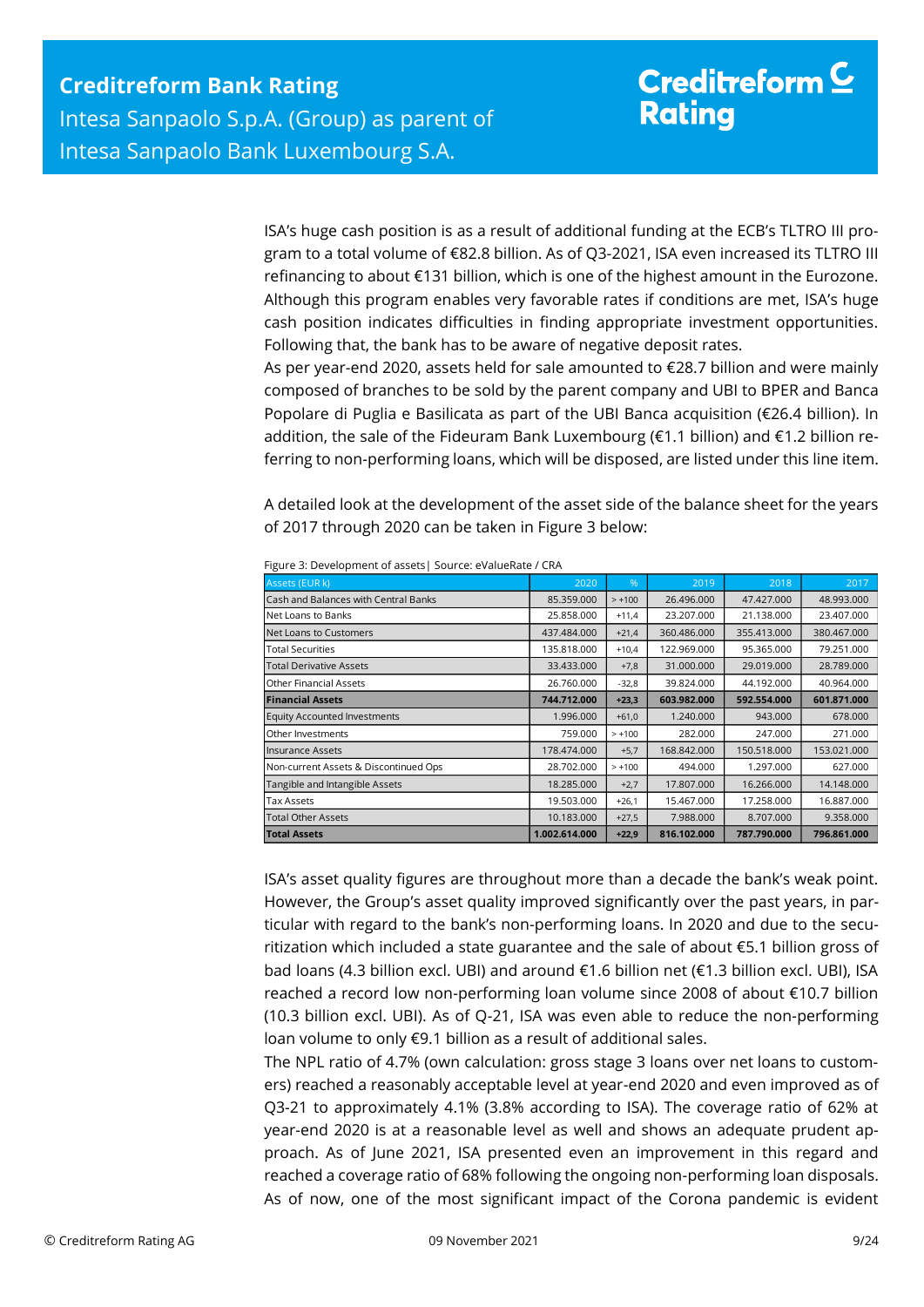through the increased stage 2 loan exposure, which indicates potential problem loans. With a potential problem loan ratio of about 16.5%, ISA records a significantly higher ratio than most other large European banks. At least, as of June 2021, ISA was able to reduce its stage 2 ratio to about 15.6%, which is still a considerable high level and indicates upcoming risk. In particular, after the run out of all government support measures a shift from potential problem loans to non-performing loans might take place.

ISA's net write-offs / RWAs ratio as well as the bank's net-write-offs to total assets ratio dropped to an unsatisfying level, however, this development in in line with other large European banks. The background of this development are huge loan loss provisions of about €4.3bn primarily on customer loans, thereof €2.16bn related to effects associated with COVID-19 pandemic. As of Q3-2021, both of ISA's write-off ratios normalized and reached a reasonable level, which is however still slightly elevated in comparison to other large European banks. By contrast, the RWA ratio of ISA lowered YOY and as of Q3-21 (30.6%) to a favorable level.

A detailed overview of the asset quality for the years of 2017 through 2020 can be found in Figure 4 below:

| Asset Ratios (%)                                  | 2020  | $\%$    | 2019  | 2018  | 2017  |
|---------------------------------------------------|-------|---------|-------|-------|-------|
| Net Loans/Assets                                  | 43,63 | $-0,54$ | 44,17 | 45,12 | 47,75 |
| Risk-weighted Assets/Assets                       | 34,76 | $-2,06$ | 36,82 | 34,98 | 35,99 |
| NPLs*/ Net Loans to Customers                     | 4,77  | $-3,92$ | 8,69  | 10,23 | 13,69 |
| NPLs*/Risk-weighted Assets                        | 5,99  | $-4,43$ | 10,42 | 13,19 | 18,15 |
| Potential Problem Loans**/ Net Loans to Customers | 16,55 | $+4,38$ | 12,17 | 12,75 | 1,64  |
| Reserves/NPLs*                                    | 62.19 | $+2.16$ | 60,03 | 60.51 | 53,96 |
| Reserves/Net Loans                                | 2,97  | $-2,25$ | 5,21  | 6,19  | 7,38  |
| Net Write-offs/ Net Loans                         | 1,02  | $+0,40$ | 0,61  | 0,71  | 0,83  |
| Net Write-offs/ Risk-weighted Assets              | 1,28  | $+0,55$ | 0.74  | 0.92  | 1,10  |
| Net Write-offs/ Total Assets                      | 0.44  | $+0,17$ | 0,27  | 0,32  | 0,40  |
|                                                   |       |         |       |       |       |

Figure 4: Development of asset quality| Source: eValueRate / CRA

Change in %-Points

\* NPLs are represented from 2017 onwards by Stage 3 Loans. \*\* Potential Problem Loans are Stage 2 Loans where available.

## <span id="page-9-0"></span>**Refinancing, Capital Quality and Liquidity**

Deposits from customers represents ISA's major source of funding. The significant increase YOY is on one hand related to the integration of UBI Banca (€68 billion). On the other hand, current accounts and on demand deposits (year end 2020: €380.8 billion) recorded a large inflow as a result of customers propensity to maintain a high level of liquidity, which was reinforced by the Corona pandemic. In addition, time deposits increased by €5 billion to €26.9 billion. Overall, about 86% of ISA's customer deposits are related to Italy. Total deposits from banks as the second largest source of funding increased YOY significantly, which is a result of ISA's aforementioned participation in the TLTRO III refinancing operation of the ECB with about €82.8 billion at year-end 2020 (€131 billion as of Q3-21). Through the refinancing at the ECB program ISA ben-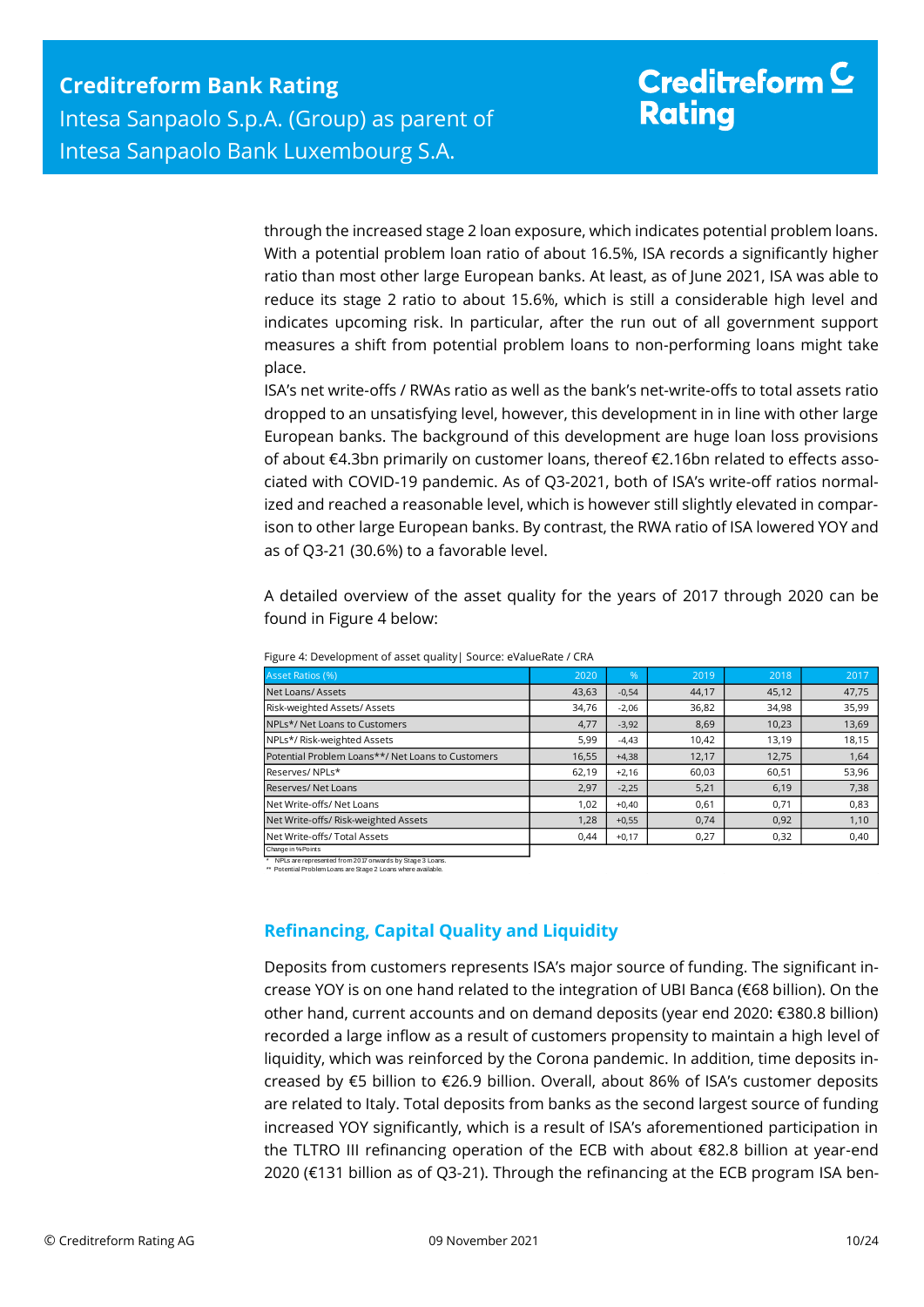efits from very favorable funding conditions (up to -1%) if conditions are met. By contrast, total debt as the third largest item of financial liabilities; increased following the UBI Banca integration and consists primarily of bonds other than structured bonds (€75 billion); however, structured bonds increased more significantly by about €4.7 billion to €6.8 billion.

The Group's insurance liabilities increased YOY and consist primarily of technical reserves (€96.8 billion) of ISA's life business segment, which is the main driver of the increase. The Group's total equity increased significantly to 66.3 billion. The increase is attributable to the capital increase in service of the public purchase and exchange offer tendered by ISA for all ordinary shares of UBI Banca (€3,363 million). In addition, the contribution of the net income earned during the year, the equity instruments issued as well as retained earnings reserves in relation to the allocation of net income for 2019 lead to the increased equity position.

A detailed overview of the development of liabilities for the years of 2017 through 2020 can be found in Figure 5 below:

| Liabilities (EUR k)                                                                                                                                                                    | 2020          | %        | 2019        | 2018        | 2017        |
|----------------------------------------------------------------------------------------------------------------------------------------------------------------------------------------|---------------|----------|-------------|-------------|-------------|
| <b>Total Deposits from Banks</b>                                                                                                                                                       | 119.003.000   | $+60,8$  | 74.024.000  | 85.176.000  | 94.285.000  |
| <b>Total Deposits from Customers</b>                                                                                                                                                   | 424.247.000   | $+28,9$  | 329.124.000 | 302.413.000 | 302.086.000 |
| Total Debt                                                                                                                                                                             | 99.683.000    | $+9,3$   | 91.237.000  | 87.689.000  | 97.454.000  |
| Derivative Liabilities                                                                                                                                                                 | 46.088.000    | $+10,8$  | 41.613.000  | 38.470.000  | 36.264.000  |
| Securities Sold, not yet Purchased                                                                                                                                                     |               |          |             |             |             |
| Other Financial Liabilities                                                                                                                                                            | 11.011.000    | $-71,3$  | 38.429.000  | 49.712.000  | 35.459.000  |
| <b>Total Financial Liabilities</b>                                                                                                                                                     | 700.032.000   | +21,9    | 574.427.000 | 563.460.000 | 565.548.000 |
| Insurance Liabilities                                                                                                                                                                  | 175.953.000   | $+6,1$   | 165.897.000 | 149.407.000 | 152.471.000 |
| Non-current Liabilities & Discontinued Ops                                                                                                                                             | 35.676.000    | $> +100$ | 41.000      | 258.000     | 264.000     |
| <b>Tax Liabilities</b>                                                                                                                                                                 | 3.029.000     | $+30,5$  | 2.321.000   | 2.391.000   | 2.509.000   |
| Provisions                                                                                                                                                                             | 7.164.000     | $+39,6$  | 5.131.000   | 6.254.000   | 7.218.000   |
| <b>Total Other Liabilities</b>                                                                                                                                                         | 14.439.000    | $+19,6$  | 12.070.000  | 11.670.000  | 12.247.000  |
| <b>Total Liabilities</b>                                                                                                                                                               | 936.293.000   | $+23,2$  | 759.887.000 | 733.440.000 | 740.257.000 |
|                                                                                                                                                                                        | 66.321.000    | $+18,0$  | 56.215.000  | 54.350.000  | 56.604.000  |
| <b>Total Equity</b>                                                                                                                                                                    |               |          |             |             |             |
| <b>Total Liabilities and Equity</b>                                                                                                                                                    | 1.002.614.000 | $+22,9$  | 816.102.000 | 787.790.000 | 796.861.000 |
| ISA's regulatory capital ratios improved over the recent years and reached a satisfying<br>level.                                                                                      |               |          |             |             |             |
| The Group's increase in the fully loaded CET1 ratio to 14% at year-end 2020 (13.8% as                                                                                                  |               |          |             |             |             |
| of Q3-21), among others due to retained earnings and reached thereby a satisfactory                                                                                                    |               |          |             |             |             |
| level. ISA's targeted payout ratio envisaged in the 2018-2021 Business Plan to be at                                                                                                   |               |          |             |             |             |
| 70% for 2021, which is at a higher end in comparison to other large European banks.                                                                                                    |               |          |             |             |             |
|                                                                                                                                                                                        |               |          |             |             |             |
| ISA's SREP requirement regarding its CET1 ratio is at 8.63% for 2021. Thus, the bank                                                                                                   |               |          |             |             |             |
| shows a large capital buffer of 537bp (as of Q3-21: 647bp) to its SREP requirement,                                                                                                    |               |          |             |             |             |
| which is considerable. The bank's AT1 ratio as well as its Total Capital ratio increased                                                                                               |               |          |             |             |             |
| both and even disproportionately to the CET1 ratio to a satisfying level as well. The                                                                                                  |               |          |             |             |             |
|                                                                                                                                                                                        |               |          |             |             |             |
| bank's AT1 ratio benefited from the issue of AT1 instruments amounting to $\epsilon$ 3 billion<br>2020 and the TC ratio was boosted by four additional Tier 2 capital issues amounting |               |          |             |             |             |

Figure 5: Development of refinancing and capital adequacy| Source: eValueRate / CRA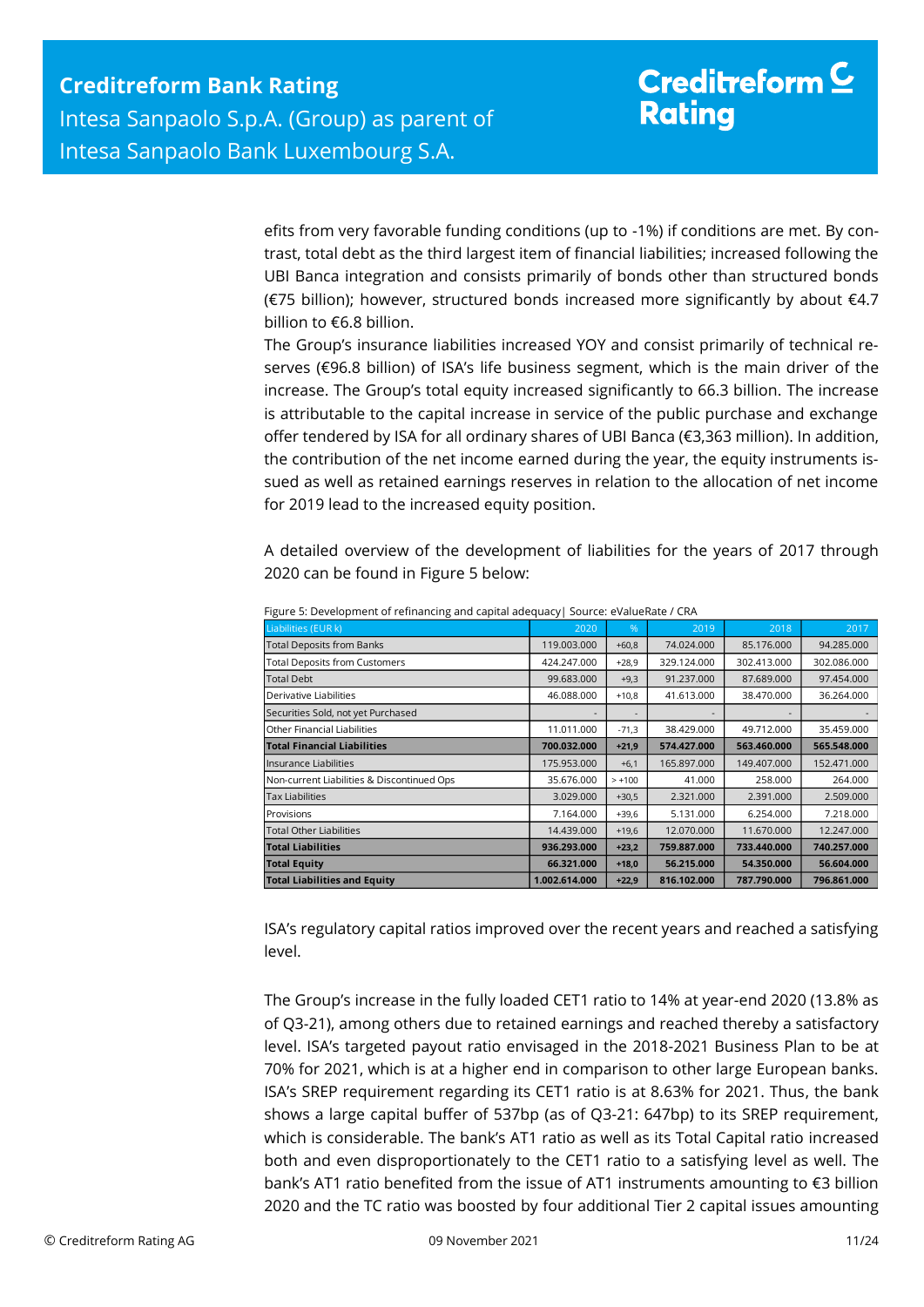to more than one billion Euro. As of the bank's half-year report 2021, ISA's fully loaded regulatory capital remained widely at its sound level.

Considering the total equity to total assets ratio, ISA reached an average level despite the little decrease YOY but shows a further deterioration as of H1-21 due bank's disproportional increase of its total assets following the TLTRO III participation. However, this development is more of technical nature than a risk, due to the huge cash position. The bank's leverage ratio is considerable and above average. As of the bank's Q3-21 report, ISA reports a light setback in this regard but shows a still satisfying leverage ratio of about 6.7%. Overall, ISA developed quit well with its capital ratios in recent years and meets clearly all regulatory requirements with sufficient buffer.

ISA has not published any exact figures for its Net Stable Funding Ratio. However, the group mentioned that its NSFR is well above 100% and thus fulfills the regulatory requirements. The Group's LCR of 159% at year-end 2020 and of 174% as of June 2021 is at a satisfying level and in line with other large European banks.

The customer deposits to total funding ratio shows the Group's stable and favorable source of funding - the deposits of its customers. However, considering the negative interest rate for deposits at the ECB, ISA has to be aware of excess liquidity (in particular after the significant TLTRO III participation). In addition, the almost equal LTD ratio shows an adequate demand for the Group's loans, however, with a declining trend in recent years.

Overall, ISA's liquidity situation is satisfactory. Up to now, we do not perceive any liquidity issues at ISA and the whole banking sector.

A detailed overview of the development of capital and liquidity ratios for the years of 2017 through 2020 can be found in Figure 6 below:

| Capital Ratios and Liquidity (%)                    | 2020                     | %              | 2019   | 2018   | 2017   |
|-----------------------------------------------------|--------------------------|----------------|--------|--------|--------|
| <b>Total Equity/ Total Assets</b>                   | 6,61                     | $-0,27$        | 6,89   | 6,90   | 7,10   |
| Leverage Ratio                                      | 7,20                     | $+0,50$        | 6,70   | 6,30   | 6,42   |
| Common Equity Tier 1 Ratio (CET1)*                  | 14,00                    | $+1,00$        | 13,00  | 12,00  | 13,30  |
| Tier 1 Ratio (CET1 + AT1)*                          | 16,20                    | $+1,90$        | 14,30  | 13,80  | 15,20  |
| Total Capital Ratio (CET1 + AT1 + T2)*              | 19,20                    | $+2,20$        | 17,00  | 16,50  | 17,90  |
| <b>SREP Capital Requirements</b>                    | 8,44                     | $-0,74$        | 9,18   | 8,13   |        |
| Net Loans/ Deposits (LTD)                           | 103,12                   | $-6,41$        | 109,53 | 117,53 | 125,95 |
| Interbank Ratio                                     | 21,73                    | $-9,62$        | 31,35  | 24,82  | 24,83  |
| <b>Liquidity Coverage Ratio</b>                     | 159,10                   | $-1,50$        | 160,60 | 163,00 |        |
| Customer Deposits / Total Funding (excl. Derivates) | 47,66                    | $+1,84$        | 45,82  | 43,51  | 42,91  |
| Net Stable Funding Ratio (NSFR)                     | $\overline{\phantom{a}}$ | $\overline{a}$ | ۰      | $\sim$ |        |
| Change in % Points                                  |                          |                |        |        |        |

Figure 6: Development of capital and liquidity ratios | Source: eValueRate / CRA

Fully loaded whenever available.

Due to ISA's bank capital and debt structure, as well as its status as an O-SII, the Group's Preferred Senior Unsecured Debt instruments have not been notched down in comparison to the long-term issuer rating. Due to the seniority structure, ISA's Non-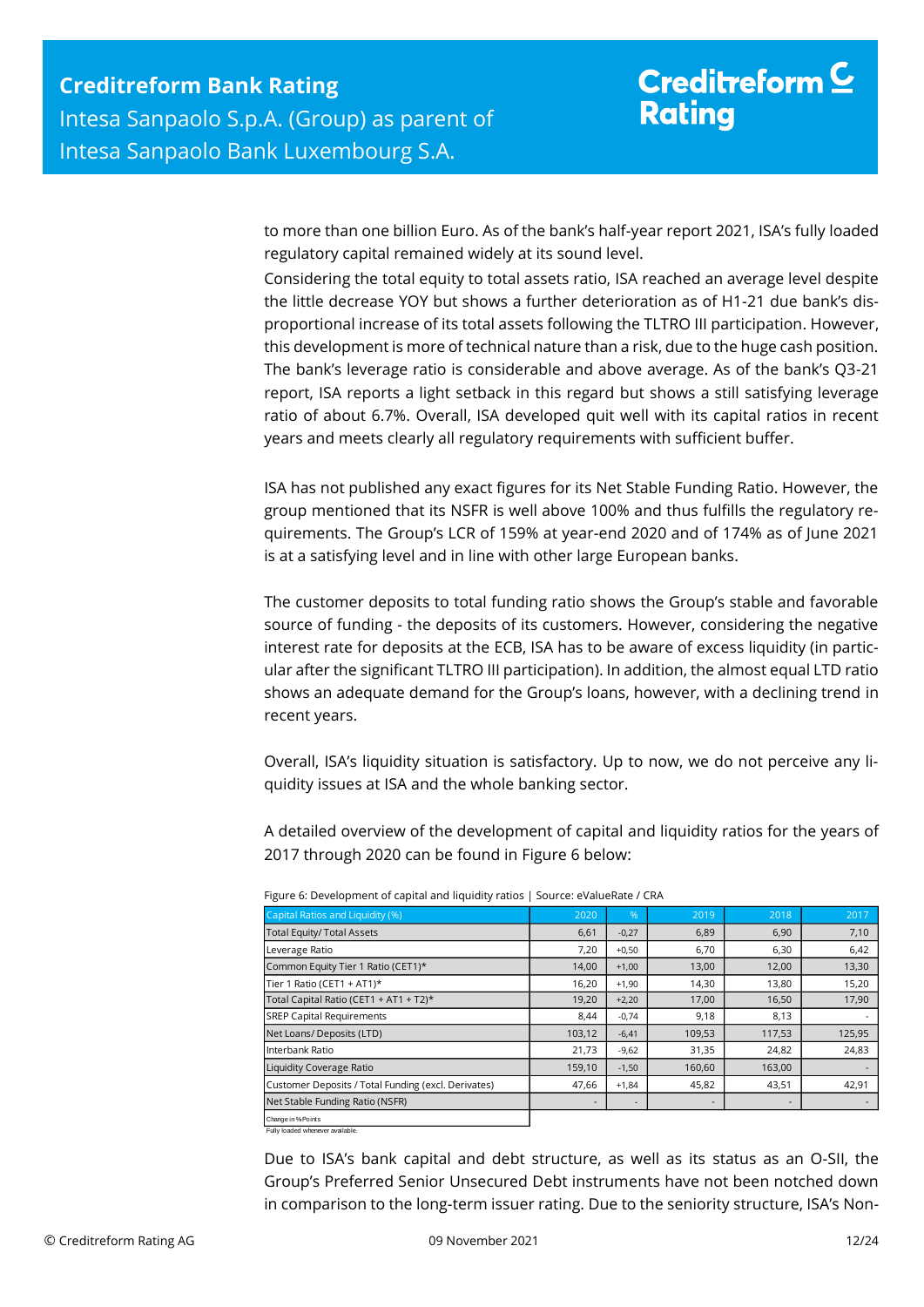Preferred Senior Unsecured debt has been notched down by one notch. However, ISA's Tier 2 capital rating is rated four notches below the long-term issuer rating based on the bank's capital structure and seniority in accordance with our rating methodology. Additional Tier 1 capital is rated five notches below the long-term issuer rating, reflecting a high bail-in risk in the event of resolution.

However, due to a lack of these capital and debt instruments, we withdraw the rating of AT1 capital, T2 capital and NPS debt at the subsidiary Intesa Sanpaolo Bank Ireland Plc and the rating of AT1 capital and NPS debt at the subsidiary Intesa Sanpaolo Bank Luxembourg SA.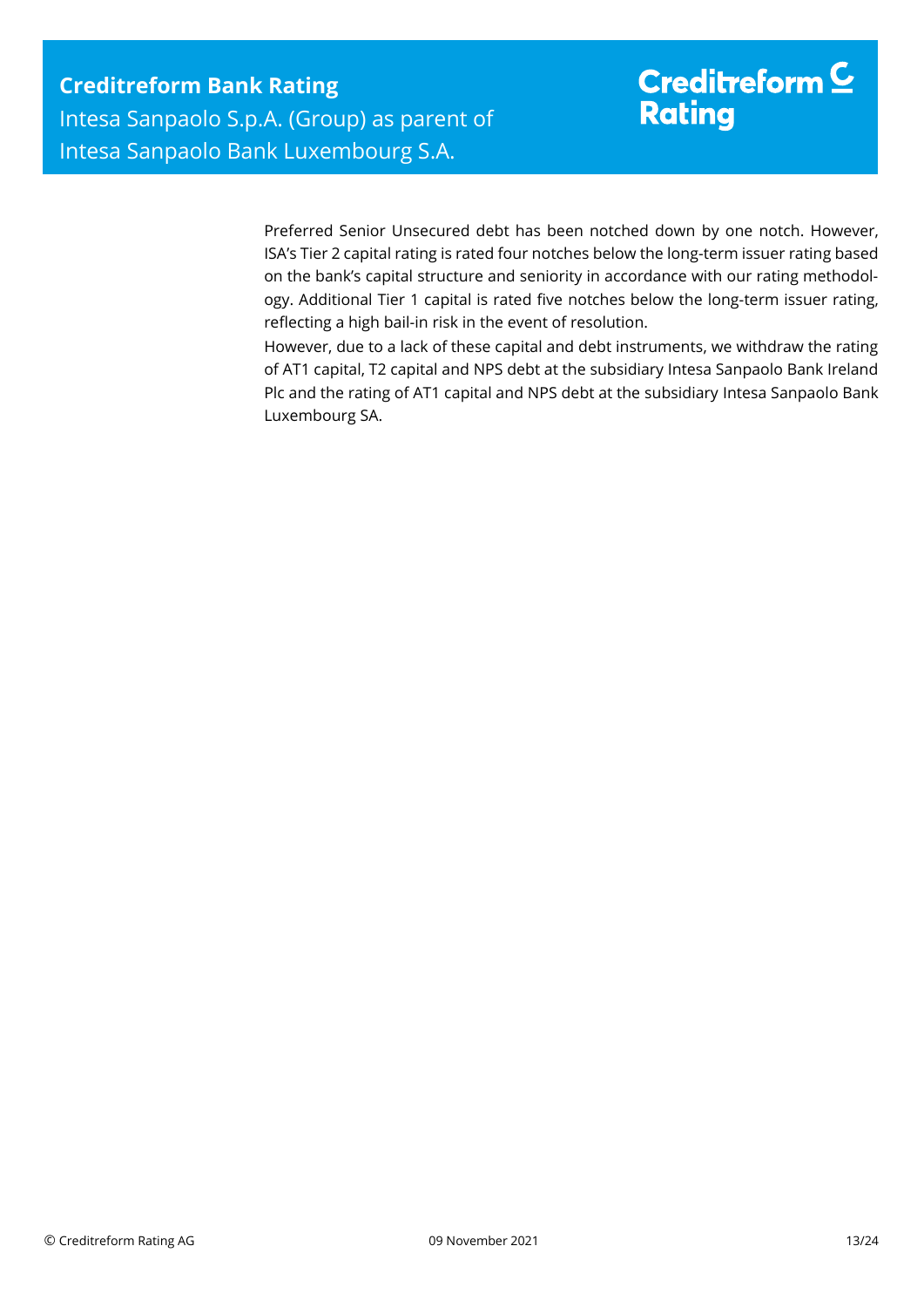# Creditreform<sup>C</sup> **Rating**

### <span id="page-13-0"></span>**Environmental, Social and Governance (ESG) Score Card**

Intesa Sanpaolo S.p.A. has one significant and two moderate ESG rating drivers

• Corporate Governance is identified as a highly significant rating driver. The relevance for the credit rating results from the impact of the Corporate Governance factor on all other ESG factors and the overall well-being of the bank. This sub-factor is rated positive due to Intesa Sanpaolo's resilient economic development as well as the well-advanced implementation of the ESG policies with the emission of the first green bond by an Italian bank in 2017 already.



|                    | <b>ESG Score Guidance</b> |
|--------------------|---------------------------|
|                    | > 4,25 Outstanding        |
|                    | >3,5 - 4,25 Above-average |
| >2,5 - 3,5 Average |                           |
|                    | >1,75 - 2,5 Substandard   |
| $\le$ = 1.75 Poor  |                           |

• Corporate Behaviour and Green Financing / Promoting are identified as moderate rating driver. While Green Financing / Promoting is rated neutral due to relatively low amount of issued green bonds, Corporate Behaviour is rated positive due the bank's business activities which are in line with applicable laws and moral beliefs of the society.

| Factor           | Sub-Factor                                 | Consideration                                                                                                                                            | Relevance<br><b>Scale 2021</b> | Eval.    |
|------------------|--------------------------------------------|----------------------------------------------------------------------------------------------------------------------------------------------------------|--------------------------------|----------|
| ntal             | 1.1 Green Financing /<br>Promoting         | The sub-factor "Green Financing/Promoting" has a moderate relevance for the credit rating,<br>and is rated neutral in terms of the CRA ESG criteria.     | 3                              |          |
| ี<br>E<br>ē<br>ō | 1.2 Exposure to Environ-<br>mental Factors | The sub-factor "Exposure to Environmental Factors" has a low relevance for the credit<br>rating, and is rated positive in terms of the CRA ESG criteria. |                                | $(+)$    |
| Envi             | 1.3 Resource Efficiency                    | The sub-factor "Resource Efficiency" has no significant relevance for the credit rating, and is<br>rated positive in terms of the CRA ESG criteria.      |                                | $^{(+)}$ |

| .യ           | 2.1 Human Capital         | The sub-factor "Human Capital" has low relevance for the credit rating, and is rated positive<br>In terms of the CRA ESG criteria.                    |  |
|--------------|---------------------------|-------------------------------------------------------------------------------------------------------------------------------------------------------|--|
| $\circ$<br>Ū | 2.2 Social Responsibility | The sub-factor "Social Responsibility" has no significant relevance for the credit rating, and<br>Is rated positive in terms of the CRA ESG criteria. |  |

| ω                       | 3.1 Corporate Governance   | The sub-factor "Corporate Governance" is highly relevant for the credit rating, and is rated<br>positive in terms of the CRA ESG criteria.                  |  |    |
|-------------------------|----------------------------|-------------------------------------------------------------------------------------------------------------------------------------------------------------|--|----|
| 3.2 Corporate Behaviour |                            | The sub-factor "Corporate Behaviour" has a moderate relevance for the credit rating, and is<br>rated positive in terms of the CRA ESG criteria.             |  | (+ |
| o<br>O                  | 3.3 Corporate Transparency | The sub-factor "Corporate Transparency" has no significant relevance for the credit rating,<br>and is rated very positive in terms of the CRA ESG criteria. |  |    |

| <b>ESG Relevance Scale</b> |                          |  | <b>ESG Evaluation Guidance</b> |                |  |
|----------------------------|--------------------------|--|--------------------------------|----------------|--|
|                            | <b>Highest Relevance</b> |  | $(+ +)$<br>Strong positive     |                |  |
| $\overline{4}$             | <b>High Relevance</b>    |  | $^{(+)}$                       | Positive       |  |
| 3                          | Moderate Relevance       |  |                                | Neutral        |  |
| $\overline{\phantom{a}}$   | Low Relevance            |  | ( - )                          | Negative       |  |
|                            | No significant Relevance |  |                                | Strong negativ |  |

The ESG Score is based on the Methodology "Environmental, Social and Governance Score of Banken (Version 1.0)" of Creditreform Rating AG, which is available on our homepage https://creditreform-rating.de/en/about-us/regulatory-requirements.html. In addition, we refer to CRA's position paper "Consodering the Impact of ESG Factors".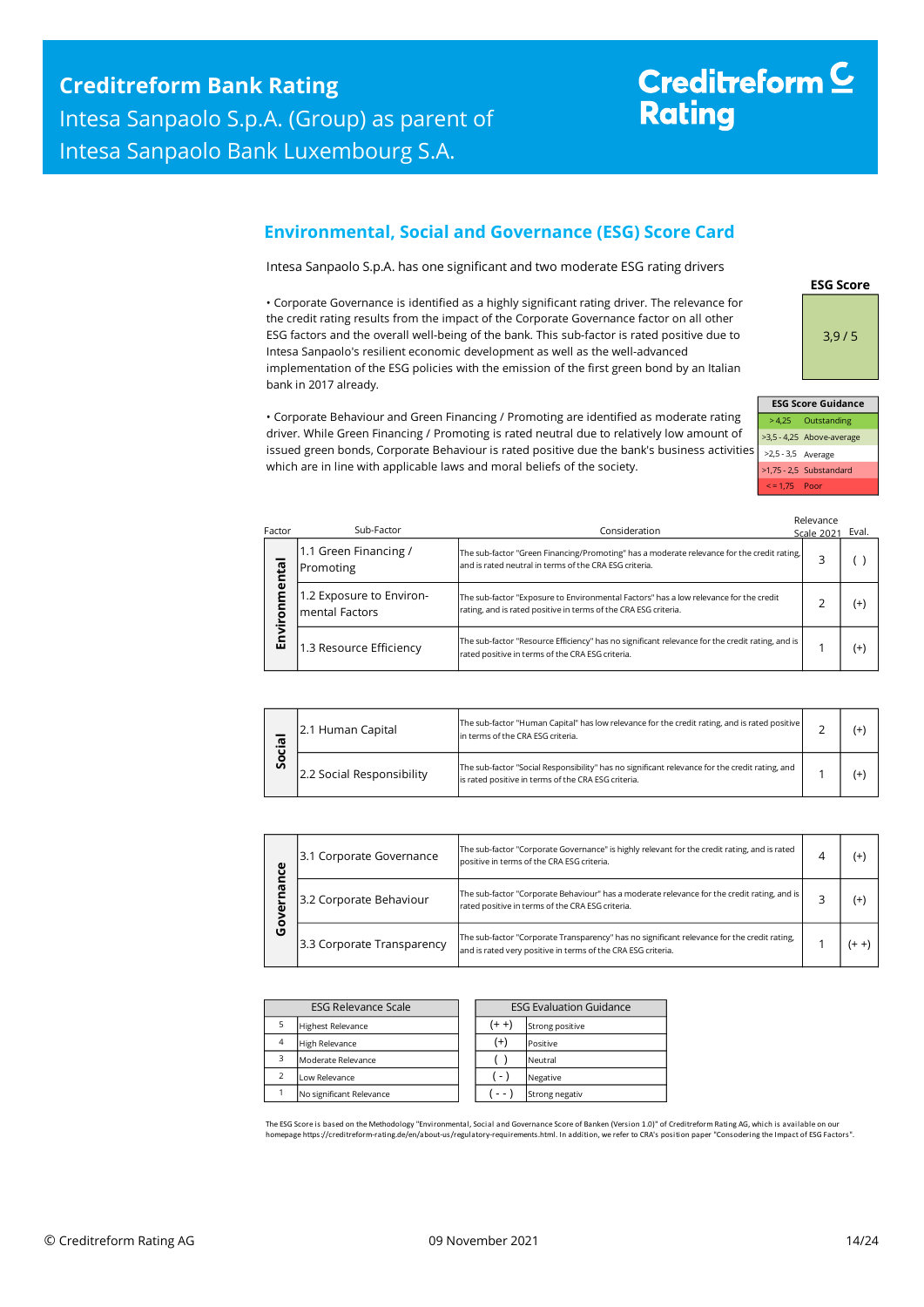## <span id="page-14-0"></span>**Conclusion**

Overall, Intesa Sanpaolo S.p.A. (Group) as the leading bank in Italy showed a decent year of performance in 2020 despite the Corona pandemic impact. The pandemic had a massive impact on the Italian market (ISA's major market) with a strong economic downturn; however, a rebound of the Italian economy is ongoing. In addition, the bank has to handle the final integration of UBI Banca, which increased the dependency on the wellbeing of the Italian economy but enables synergies. The increased dependency on the Italian market constitutes a significant burden for ISA's rating (CRA rating of the Italian Republic: BBB-/negative as of 05.03.2021).

ISA's business activities are highly dependent on the Italian market. Moreover, the Group increased its dependency on its core market through its acquisitions in 2017 as well as through the recent acquisition of UBI Banca S.p.A. in 2020.

The Group reported decent earnings figures in 2020 despite the Corona pandemic impact, however, the bank's earnings figures were boosted by the negative goodwill following the UBI Banca acquisition. The low interest rate environment burdens the bank's profitability. However, the diversification of income sources in particular through asset servicing and insurance income is in favor of the bank. The massive increase in loan loss provisions had a significantly negative impact on the bank's profitability in 2020. However, as the Corona impact did not materialize as expected some reversals of the loan loss provisions are likely, which might eventually boost the bank's profitability in the upcoming years. In addition, the merger with UBI Banca might lead to cost and revenue synergies. Moreover, ISA reports a normalization of its cost of risk (calculated as impairment on financial assets over net loans to customers) already in 2021. The strong franchise of the bank and the ongoing cost cutting/restructuring measures will likely ensure that the bank will maintain its sound intrinsic profitability.

The asset quality of ISA improved significantly over the last years to a moderate level. In particular, the various sales of non-performing loans helped ISA to decrease the NPL ratio to a competitive level. We explicitly appreciate this positive development as a result of ISA's consistent de-risking strategy. However, the Corona pandemic has led to increased stage 2 exposure (potential problem loans), which are at a very high level and indicate significant potential risk. With the run out of public guarantees and support measures, the Corona pandemic might have a negative impact on the bank's asset quality over the next years. As of Q3-21, ISA was able reduce its loan volume under moratoria measures to a relatively low amount. Considering the bank's debt securities holding, the major share of this assets are Italian government bonds, which tightens the connection to the Italian economy.

On the liabilities side, ISA reported increasing customer deposits and increasing cash and balances with central banks, which is in line with the development of other large European banks. The participation in ECB's TLTRO III funding program, enables ISA to reduce its costs of funding. ISA's regulatory capital ratios are at a satisfying level and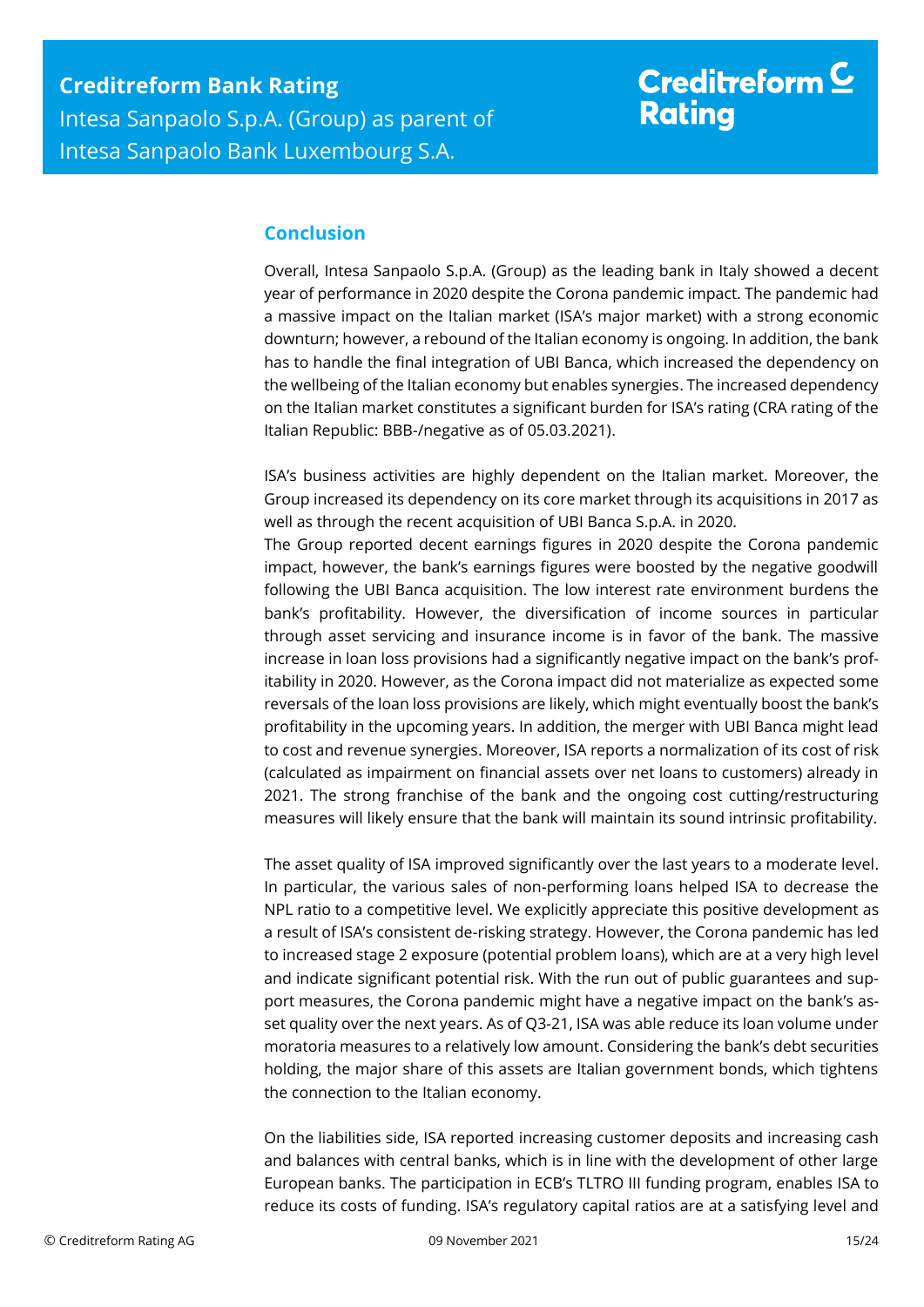the bank meets all regulatory requirements with sufficient buffer to the SREP requirements. The liquidity situation of ISA remains sufficient.

#### **Outlook**

We consider the outlook of Intesa Sanpaolo's (Group) long-term issuer rating and its bank capital and debt instruments as stable. This reflects our view that the Corona pandemic will have only a minor impact on the bank's asset quality, which ISA will be capable of handling. In addition, we expect significant cost synergies after the acquisition of UBI Banca, which will enable ISA to maintain solid earnings figures. However, we will observe how the final impact of the Corona pandemic on the Italian economy respective the asset quality of the bank will be. In addition, we assume no significant economic worsening due to the Corona pandemic and stable political environment in the banks markets of operations.

#### **Scenario Analysis**

In a scenario analysis, the bank is able to reach a "BBB+" rating in the "best case" scenario and a "BB" rating in the "worst case" scenario. The ratings of bank capital and senior unsecured debt would behave similarly based on our rating mechanism. These ratings are especially sensitive to changes in total equity and to the bank capital and debt structure in general.

We might upgrade Intesa Sanpaolo's (Group) long-term issuer credit rating and its bank capital and debt instruments if see an improvement of the rating of the Italian Republic (current CRA rating: BBB-/negative) due to the strong dependency of ISA on the wellbeing of Italian economy. In addition, stronger geographical diversification of ISA's income sources and asset allocation could lead to an upgrade as well.

By contrast, a downgrade of the Group's long-term issuer credit rating and its bank capital and debt instruments is likely if we see declining capital ratios as well as a declining profitability. In particular, we will observe the ongoing Corona pandemic impact on ISA's asset quality and its business activities in general. Moreover, we see a close economic relation to the Italian state.

Best-case scenario: BBB+

Worst-case scenario: BB

Please note:

The scenarios are based on information available at the time of the rating. Within the forecast horizon, circumstances may occur that could lead to a change of the rating out of the indicated range.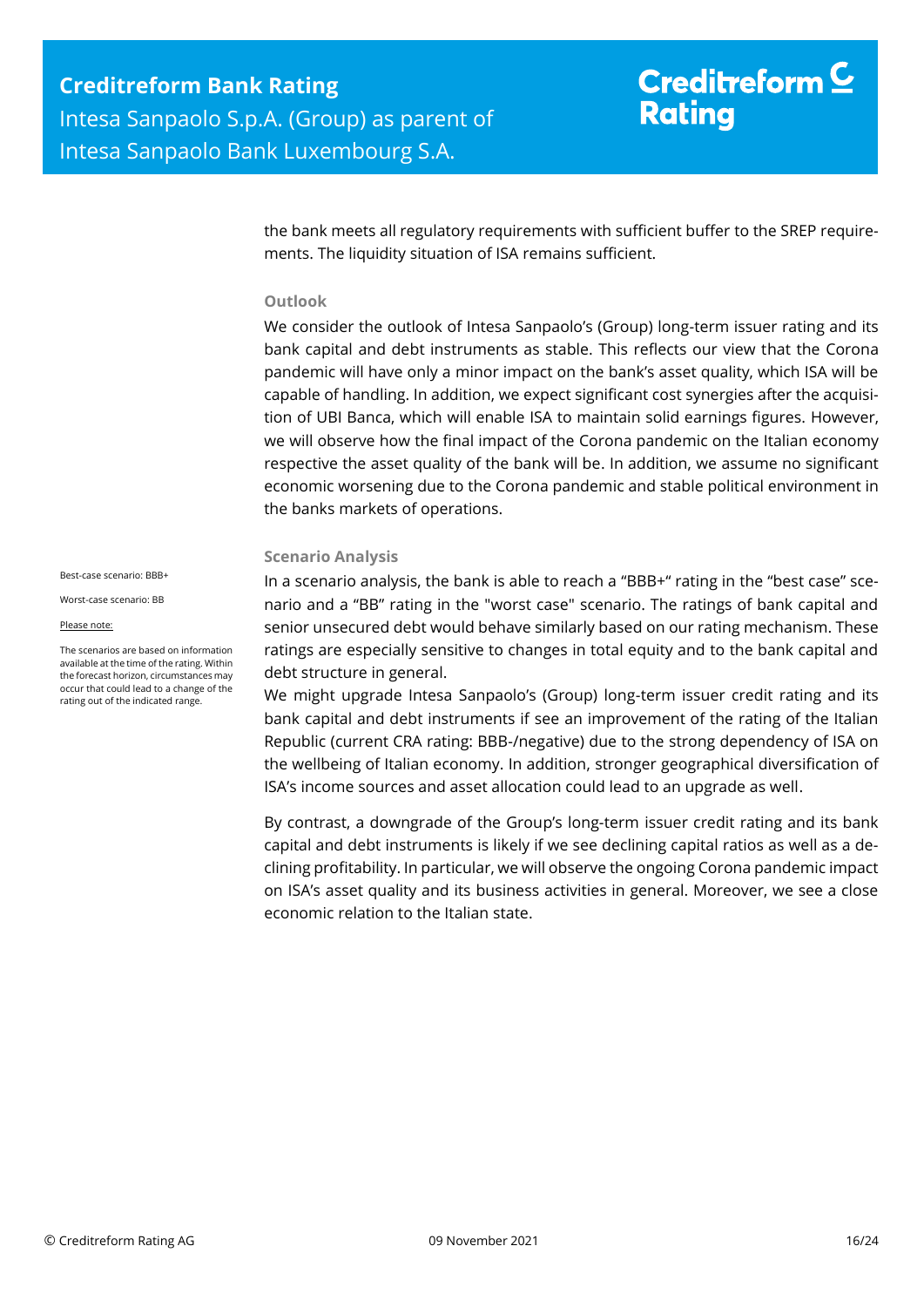# Creditreform  $C$ **Rating**

## <span id="page-16-0"></span>**Appendix**

**Bank ratings**

The bank ratings are dependent on a host of quantitative and qualitative factors. An improvement in either sub-category may result in a higher rating score.

LT Issuer / Outlook / Short-Term **BBB- / stable / L3**

**Bank Capital and Debt Instruments Ratings**

The ratings for bank capital and debt instruments are inter alia dependent on subordination and relative size of the instrument class, based on the long-term issuer rating of the bank.

| Preferred Senior Unsecured Debt (PSU):                 | BBB- |
|--------------------------------------------------------|------|
| Non-Preferred Senior Unsecured Debt (NPS): <b>n.r.</b> |      |
| Tier 2 (T2):                                           | $R+$ |
| Additional Tier 1 (AT1):                               | n.r. |

#### **Rating History**

Please consult our website [www.creditreform-rating.de](http://www.creditreform-rating.de/) for additional information regarding the dates of publication.

Figure 7: Rating History

| <b>Bank Issuer Rating</b>                | <b>Rating Date</b> | <b>Result</b>         |
|------------------------------------------|--------------------|-----------------------|
| Initialrating                            | 16.04.2018         | BBB / stable / L3     |
| <b>Rating Update</b>                     | 02.07.2019         | BBB / stable / L3     |
| Monitoring                               | 28.03.2020         | BBB / NEW / L3        |
| <b>Rating Update</b>                     | 15.09.2020         | BBB- / stable / L3    |
| Rating Update                            | 09.11.2021         | BBB- / stable / L3    |
| <b>Bank Capital and Debt Instruments</b> | <b>Rating Date</b> | <b>Result</b>         |
| Senior Unsecured / T2 / AT1 (Initial)    | 16.04.2018         | <b>BBB / BB- / B+</b> |
| <b>PSU / T2 / AT1</b>                    | 02.07.2019         | <b>BBB / BB- / B+</b> |
| <b>PSU / T2 / AT1</b>                    | 28.03.2020         | BBB / BB- / B+ (NEW)  |
| <b>PSU / NPS / T2 / AT1</b>              | 15.09.2020         | BBB- / BB+ / B+ / B   |
| PSU / NPS / T2 / AT1                     | 09.11.2021         | BBB- / BB+ / B+ / B   |
| Intesa Sanpaolo Bank Ireland Plc         |                    |                       |
| Initialrating                            | 16.04.2018         | BBB / stable / L3     |
| <b>Rating Update</b>                     | 02.07.2019         | BBB / stable / L3     |
| Monitoring                               | 28.03.2020         | BBB / NEW / L3        |
| <b>Rating Update</b>                     | 15.09.2020         | BBB- / stable / L3    |
| Rating Update                            | 09.11.2021         | BBB- / stable / L3    |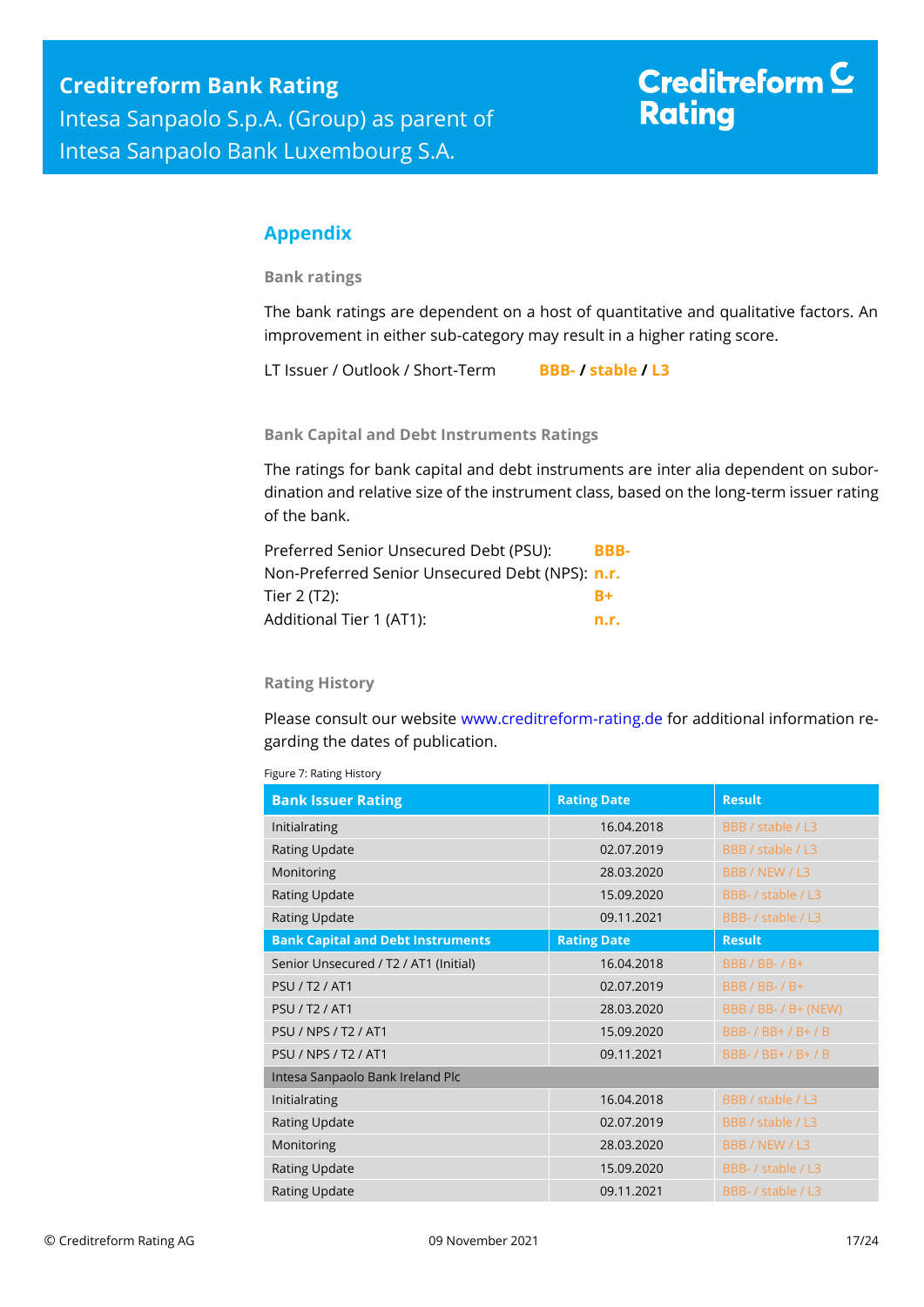## **Creditreform Bank Rating** Intesa Sanpaolo S.p.A. (Group) as parent of Intesa Sanpaolo Bank Luxembourg S.A.

# Creditreform <mark>C</mark><br>Rating

| Bank Capital and Debt Instruments of Intesa Sanpaolo Bank Ireland Plc     |            |                               |  |  |  |  |
|---------------------------------------------------------------------------|------------|-------------------------------|--|--|--|--|
| Senior Unsecured / T2 / AT1 (Initial)                                     | 16.04.2018 | $BBB / BB - / B +$            |  |  |  |  |
| <b>PSU / T2 / AT1</b>                                                     | 02.07.2019 | <b>BBB / BB- / B+</b>         |  |  |  |  |
| <b>PSU / T2 / AT1</b>                                                     | 28.03.2020 | BBB / BB- / B+ (NEW)          |  |  |  |  |
| <b>PSU / NPS / T2 / AT1</b>                                               | 15.09.2020 | BBB- / BB+ / B+ / B           |  |  |  |  |
| <b>PSU / NPS / T2 / AT1</b>                                               | 09.11.2021 | BBB-/n.r./n.r./n.r.           |  |  |  |  |
| Intesa Sanpaolo Bank Luxembourg S.A.                                      |            |                               |  |  |  |  |
| Initialrating                                                             | 16.04.2018 | BBB / stable / L3             |  |  |  |  |
| <b>Rating Update</b>                                                      | 02.07.2019 | BBB / stable / L3             |  |  |  |  |
| Monitoring                                                                | 28.03.2020 | BBB / NEW / L3                |  |  |  |  |
| <b>Rating Update</b>                                                      | 15.09.2020 | BBB- / stable / L3            |  |  |  |  |
| <b>Rating Update</b>                                                      | 09.11.2021 | BBB- / stable / L3            |  |  |  |  |
| Bank Capital and Debt Instruments of Intesa Sanpaolo Bank Luxembourg S.A. |            |                               |  |  |  |  |
| Senior Unsecured / T2 / AT1 (Initial)                                     | 16.04.2018 | <b>BBB / BB- / B+</b>         |  |  |  |  |
| <b>PSU / T2 / AT1</b>                                                     | 02.07.2019 | <b>BBB / BB- / B+</b>         |  |  |  |  |
| <b>PSU / T2 / AT1</b>                                                     | 28.03.2020 | BBB / BB- / B+ (NEW)          |  |  |  |  |
| <b>PSU / NPS / T2 / AT1</b>                                               | 15.09.2020 | BBB- / BB+ / B+ / B           |  |  |  |  |
| <b>PSU / NPS / T2 / AT1</b>                                               | 09.11.2021 | BBB- $/$ n.r. $/$ B+ $/$ n.r. |  |  |  |  |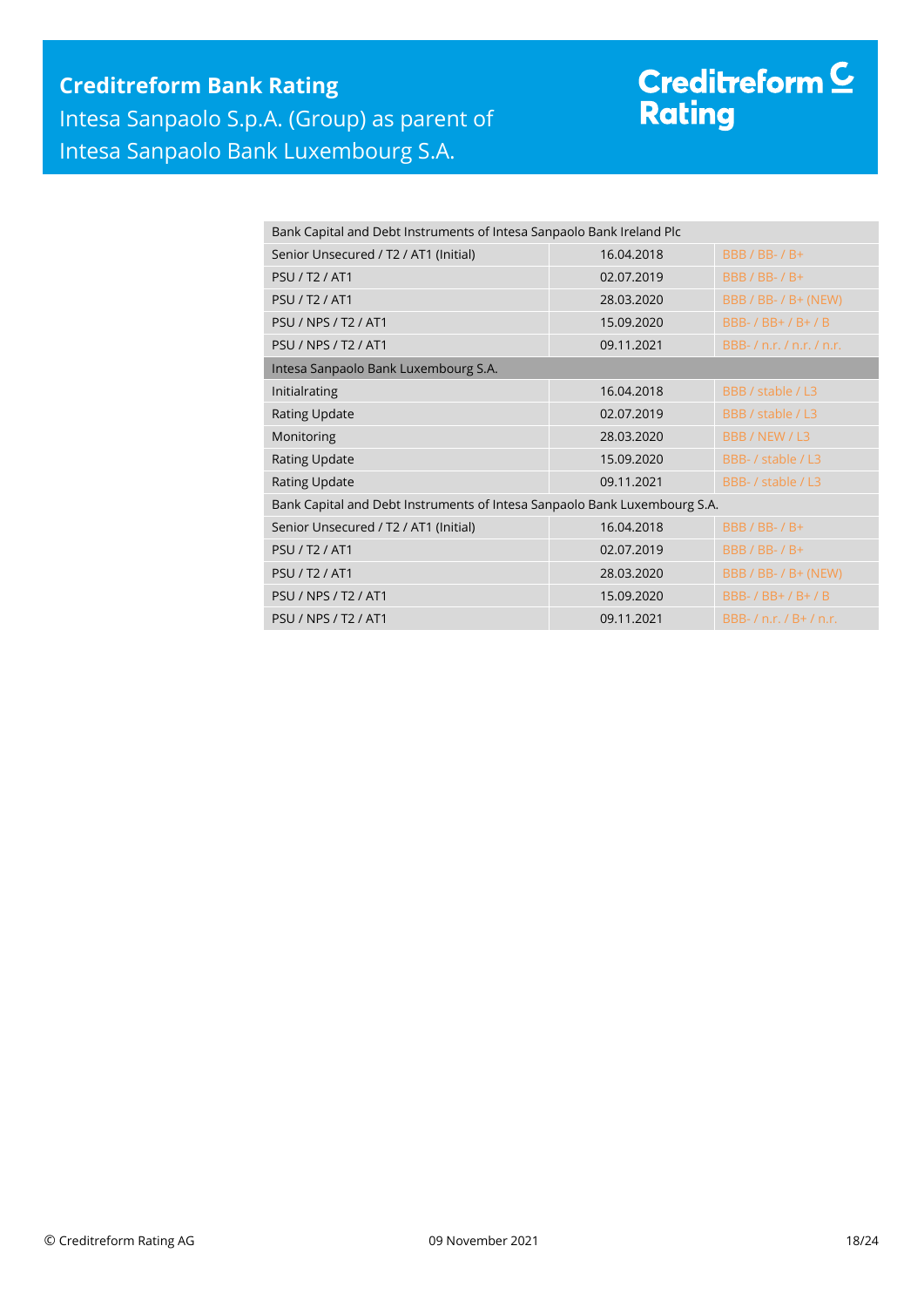## **Creditreform Bank Rating** Intesa Sanpaolo S.p.A. (Group) as parent of Intesa Sanpaolo Bank Luxembourg S.A.

# Creditreform C<br>Rating

Figure 8: Income statement of Intesa Sanpaolo Bank Luxembourg S.A. | Source: eValueRate / CRA

| Adi e oi meonie statement oi mtesa sanpaoio saim Editerno oang sin i |              |          | --------- |                          |          |
|----------------------------------------------------------------------|--------------|----------|-----------|--------------------------|----------|
| Income Statement (EUR k)                                             | 2020         | %        | 2019      | 2018                     | 2017     |
| Income                                                               |              |          |           |                          |          |
| Net Interest Income                                                  | 130.100      | $-15,6$  | 154.081   | 143.011                  | 135.727  |
| Net Fee & Commission Income                                          | 47.554       | $+34,5$  | 35.350    | 42.536                   | 51.007   |
| Net Insurance Income                                                 |              |          |           |                          |          |
| Net Trading Income                                                   | $-14.298$    | $-57,8$  | $-33.904$ | $-34.841$                | $-4.243$ |
| <b>Equity Accounted Results</b>                                      |              |          |           |                          |          |
| Dividends from Equity Instruments                                    | $\Omega$     | $-100.0$ | 51        | 672                      | 586      |
| Other Income                                                         | 2.143        | $-26,6$  | 2.919     | 7.564                    | 3.548    |
| <b>Operating Income</b>                                              | 165.499      | $+4,4$   | 158.498   | 158.942                  | 186.625  |
| <b>Expense</b>                                                       |              |          |           |                          |          |
| Depreciation and Amortisation                                        | 2.296        | $+2.7$   | 2.236     | 961                      | 459      |
| Personnel Expense                                                    | 20.907       | $+4.1$   | 20.081    | 19.046                   | 20.070   |
| Tech & Communications Expense                                        | 8.989        | $-1,4$   | 9.117     | 8.047                    | 8.164    |
| Marketing and Promotion Expense                                      | 2.116        | $+36,4$  | 1.552     | 1.582                    | 1.539    |
| <b>Other Provisions</b>                                              | 2.431        | $> +100$ | 1.172     | $-179$                   |          |
| Other Expense                                                        | 15.620       | $-8,3$   | 17.041    | 20.586                   | 17.971   |
| <b>Operating Expense</b>                                             | 52.359       | $+2,3$   | 51.198    | 50.044                   | 48.203   |
| <b>Operating Profit &amp; Impairment</b>                             |              |          |           |                          |          |
| <b>Pre-impairment Operating Profit</b>                               | 113.140      | $+5.4$   | 107.300   | 108.898                  | 138.422  |
| <b>Asset Writedowns</b>                                              | 26.310       | $> +100$ | 6.591     | 2.617                    | -99      |
| <b>Net Income</b>                                                    |              |          |           |                          |          |
| Non-Recurring Income                                                 | $\centerdot$ |          |           | $\overline{\phantom{a}}$ |          |
| Non-Recurring Expense                                                |              |          |           |                          |          |
| <b>Pre-tax Profit</b>                                                | 86.830       | $-13,8$  | 100.709   | 106.282                  | 138.521  |
| Income Tax Expense                                                   | 4.235        | $-36,1$  | 6.626     | 2.285                    | 3.047    |
| <b>Discontinued Operations</b>                                       |              |          |           |                          |          |
| <b>Net Profit</b>                                                    | 82.594       | $-12,2$  | 94.083    | 103.997                  | 135.474  |
| Attributable to minority interest (non-controlling interest)         |              |          |           |                          |          |
| Attributable to owners of the parent                                 | ÷,           |          |           | ٠                        | $\omega$ |

Figure 9: Key earnings figures of Intesa Sanpaolo Bank Luxembourg S.A | Source: eValueRate / CRA

| Income Ratios (%)                                     | 2020  | 96'     | 2019  | 2018  | 2017  |
|-------------------------------------------------------|-------|---------|-------|-------|-------|
| Cost Income Ratio (CIR)                               | 31,64 | $-0,67$ | 32,30 | 31,49 | 25,83 |
| Cost Income Ratio ex. Trading (CIRex)                 | 29,12 | $+2,51$ | 26,61 | 25,82 | 25,25 |
| Return on Assets (ROA)                                | 0,44  | $+0,02$ | 0,42  | 0,50  | 0,61  |
| Return on Equity (ROE)                                | 3,29  | $-0,60$ | 3,90  | 4,37  | 5,57  |
| Return on Assets before Taxes (ROAbT)                 | 0.46  | $+0,01$ | 0,45  | 0,51  | 0,62  |
| Return on Equity before Taxes (ROEbT)                 | 3,46  | $-0,71$ | 4,17  | 4,46  | 5,70  |
| Return on Risk-Weighted Assets (RORWA)                | 0,94  | $-0,16$ | 1,10  | 1,10  | 1,47  |
| Return on Risk-Weighted Assets before Taxes (RORWAbT) | 0,98  | $-0,19$ | 1,18  | 1,13  | 1,50  |
| Net Interest Margin (NIM)                             | 0,62  | $+0,08$ | 0,54  | 0,52  | 0,59  |
| Pre-Impairment Operating Profit / Assets              | 0,61  | $+0,12$ | 0,48  | 0,52  | 0,62  |
| Cost of Funds (COF)                                   | 0,55  | $-0,08$ | 0,63  | 0,71  | 0,56  |
| Change in %- Points                                   |       |         |       |       |       |

Figure 10: Development of assets of Intesa Sanpaolo Bank Luxembourg S.A | Source: eValueRate / CRA

| Assets (EUR k)                        | 2020       | %       | 2019       | 2018       | 2017       |
|---------------------------------------|------------|---------|------------|------------|------------|
| Cash and Balances with Central Banks  | 538.213    | $-25,9$ | 726.383    | 109.032    | 128.852    |
| Net Loans to Banks                    | 7.679.988  | $-10,3$ | 8.558.436  | 7.991.993  | 9.950.509  |
| Net Loans to Customers                | 8.379.809  | $-20,9$ | 10.593.936 | 10.390.346 | 8.737.389  |
| <b>Total Securities</b>               | 1.996.631  | $-11,6$ | 2.258.939  | 2.362.326  | 3.182.708  |
| <b>Total Derivative Assets</b>        | 54.712     | $+69,4$ | 32.305     | 48.655     | 138.689    |
| <b>Other Financial Assets</b>         |            |         |            |            |            |
| <b>Financial Assets</b>               | 18.649.354 | $-15,9$ | 22.169.998 | 20.902.352 | 22.138.147 |
| <b>Equity Accounted Investments</b>   |            |         |            | -          |            |
| Other Investments                     |            |         |            | -          |            |
| <b>Insurance Assets</b>               |            |         |            | ٠          |            |
| Non-current Assets & Discontinued Ops |            |         |            | ٠          |            |
| Tangible and Intangible Assets        | 2.625      | $-43,0$ | 4.609      | 784        | 32.817     |
| <b>Tax Assets</b>                     | 8.336      | $-43,4$ | 14.724     | 29.178     | 9.336      |
| <b>Total Other Assets</b>             | 22.009     | $-38,2$ | 35.639     | 25.473     | 22.372     |
| <b>Total Assets</b>                   | 18.682.324 | $-15,9$ | 22.224.970 | 20.957.787 | 22.202.672 |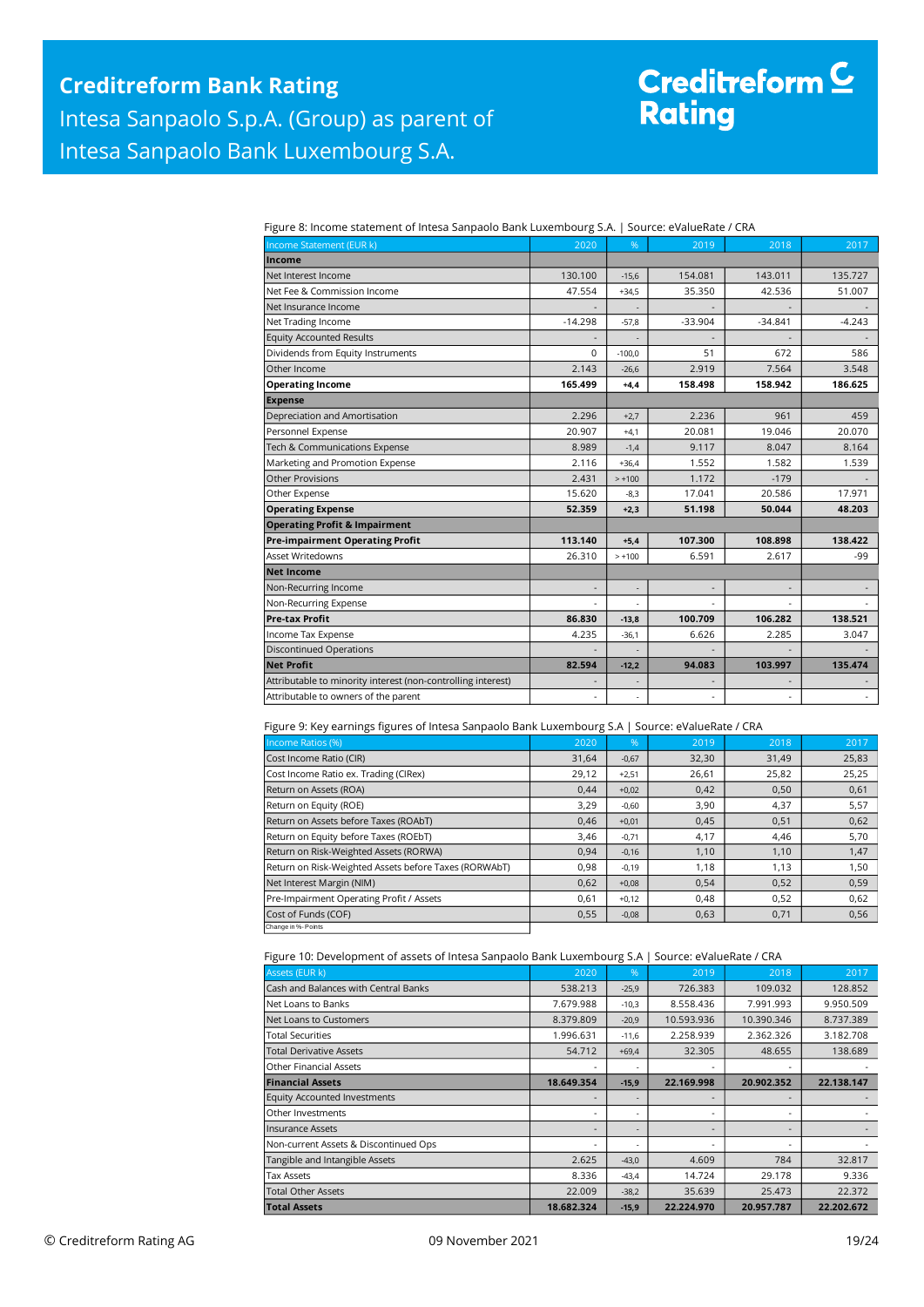# Creditreform <mark>C</mark><br>Rating

Figure 11: Development of asset quality of Intesa Sanpaolo Bank Luxembourg S.A | Source: eValueRate / CRA

| <b>Asset Ratios (%)</b>                           | 2020                     | $\sqrt{96}$ | 2019  | 2018  | 2017  |
|---------------------------------------------------|--------------------------|-------------|-------|-------|-------|
| Net Loans/ Assets                                 | 44,85                    | $-2,81$     | 47,67 | 49,58 | 39,35 |
| Risk-weighted Assets/ Assets                      | 47,27                    | $+8,77$     | 38,49 | 44,96 | 41,57 |
| NPLs*/ Net Loans to Customers                     |                          |             | 0,42  | 0,42  |       |
| NPLs*/ Risk-weighted Assets                       | $\sim$                   |             | 0,52  | 0.47  |       |
| Potential Problem Loans**/ Net Loans to Customers | 21.97                    | $+7,74$     | 14,23 | 27.04 | 0,00  |
| Reserves/NPLs*                                    | $\overline{\phantom{a}}$ |             | 53,49 | 39,36 | 54,80 |
| Reserves/ Net Loans                               | 0,48                     | $+0,25$     | 0,22  | 0,17  |       |
| Net Write-offs/ Net Loans                         | 0.31                     | $+0,25$     | 0,06  | 0.03  | 0,00  |
| Net Write-offs/ Risk-weighted Assets              | 0,30                     | $+0,22$     | 0,08  | 0,03  | 0,00  |
| Net Write-offs/ Total Assets                      | 0,14                     | $+0,11$     | 0,03  | 0,01  | 0,00  |
| Change in %- Points                               |                          |             |       |       |       |

Change in %- Points \* NPLs are represented from 2017 onwards by Stage 3 Loans. \*\* Potential Problem Loans are Stage 2 Loans where available.

Figure 12: Development of refinancing and capital adequacy of Intesa Sanpaolo Bank Luxembourg S.A | Source: eValueRate / CRA

| ENGLE / UNA                                |            |         |            |            |            |
|--------------------------------------------|------------|---------|------------|------------|------------|
| Liabilities (EUR k)                        | 2020       | %       | 2019       | 2018       | 2017       |
| <b>Total Deposits from Banks</b>           | 4.073.187  | $+10,5$ | 3.684.757  | 1.885.176  | 2.022.347  |
| <b>Total Deposits from Customers</b>       | 4.263.866  | $+34,8$ | 3.164.036  | 6.295.783  | 6.584.037  |
| <b>Total Debt</b>                          | 7.687.406  | $-39,6$ | 12.730.158 | 10.183.438 | 11.011.774 |
| Derivative Liabilities                     | 105.467    | $-41.1$ | 178.943    | 136.387    | 75.763     |
| Securities Sold, not yet Purchased         | ٠          |         |            |            |            |
| Other Financial Liabilities                | ٠          | ٠       |            | 10.241     | 12.124     |
| <b>Total Financial Liabilities</b>         | 16.129.926 | $-18.4$ | 19.757.893 | 18.511.025 | 19.706.045 |
| Insurance Liabilities                      |            |         |            |            |            |
| Non-current Liabilities & Discontinued Ops | ٠          |         |            |            |            |
| <b>Tax Liabilities</b>                     | 9.270      | $-9,9$  | 10.285     | 12.351     | 20.136     |
| Provisions                                 | 6.533      | $+49,2$ | 4.378      | 3.060      | 1.679      |
| <b>Total Other Liabilities</b>             | 29.773     | $-24,9$ | 39.622     | 49.129     | 44.656     |
| <b>Total Liabilities</b>                   | 16.175.502 | $-18,4$ | 19.812.178 | 18.575.565 | 19.772.517 |
| <b>Total Equity</b>                        | 2.506.822  | $+3,9$  | 2.412.792  | 2.382.222  | 2.430.156  |
| <b>Total Liabilities and Equity</b>        | 18.682.324 | $-15,9$ | 22.224.970 | 20.957.787 | 22.202.672 |

Figure 13: Development of capital and liquidity ratios of Intesa Sanpaolo Bank Luxembourg S.A | Source: eValueRate / CRA

| Capital Ratios and Liquidity (%)                    | 2020                     | 96'                      | 2019   | 2018                     | 2017                     |
|-----------------------------------------------------|--------------------------|--------------------------|--------|--------------------------|--------------------------|
| Total Equity/ Total Assets                          | 13,42                    | $+2,56$                  | 10,86  | 11,37                    | 10,95                    |
| Leverage Ratio                                      | $\overline{\phantom{a}}$ |                          |        |                          |                          |
| Common Equity Tier 1 Ratio (CET1)*                  | 27,31                    | $+0,13$                  | 27,18  | 24,09                    | 20,33                    |
| Tier 1 Ratio (CET1 + AT1)*                          | 27.31                    | $+0.13$                  | 27,18  | 24,09                    | 20,33                    |
| Total Capital Ratio (CET1 + AT1 + T2)*              | 29,71                    | $+0,19$                  | 29,52  | 26,21                    | 20,33                    |
| <b>SREP Capital Requirements</b>                    | $\overline{\phantom{a}}$ | $\overline{a}$           |        | ٠                        | $\overline{\phantom{a}}$ |
| Net Loans/ Deposits (LTD)                           | 196.53                   | $-138,29$                | 334,82 | 165,04                   | 132,71                   |
| Interbank Ratio                                     | 188,55                   | $-43.72$                 | 232,27 | 423,94                   | 492,03                   |
| Liquidity Coverage Ratio                            | 186,00                   | $-91,00$                 | 277,00 | 193,00                   | 105,00                   |
| Customer Deposits / Total Funding (excl. Derivates) | 26,53                    | $+10,42$                 | 16,12  | 34,14                    | 33,43                    |
| Net Stable Funding Ratio (NSFR)                     | $\overline{\phantom{a}}$ | $\overline{\phantom{a}}$ |        | $\overline{\phantom{a}}$ |                          |
| Change in %- Points                                 |                          |                          |        |                          |                          |

Fully loaded whenever available.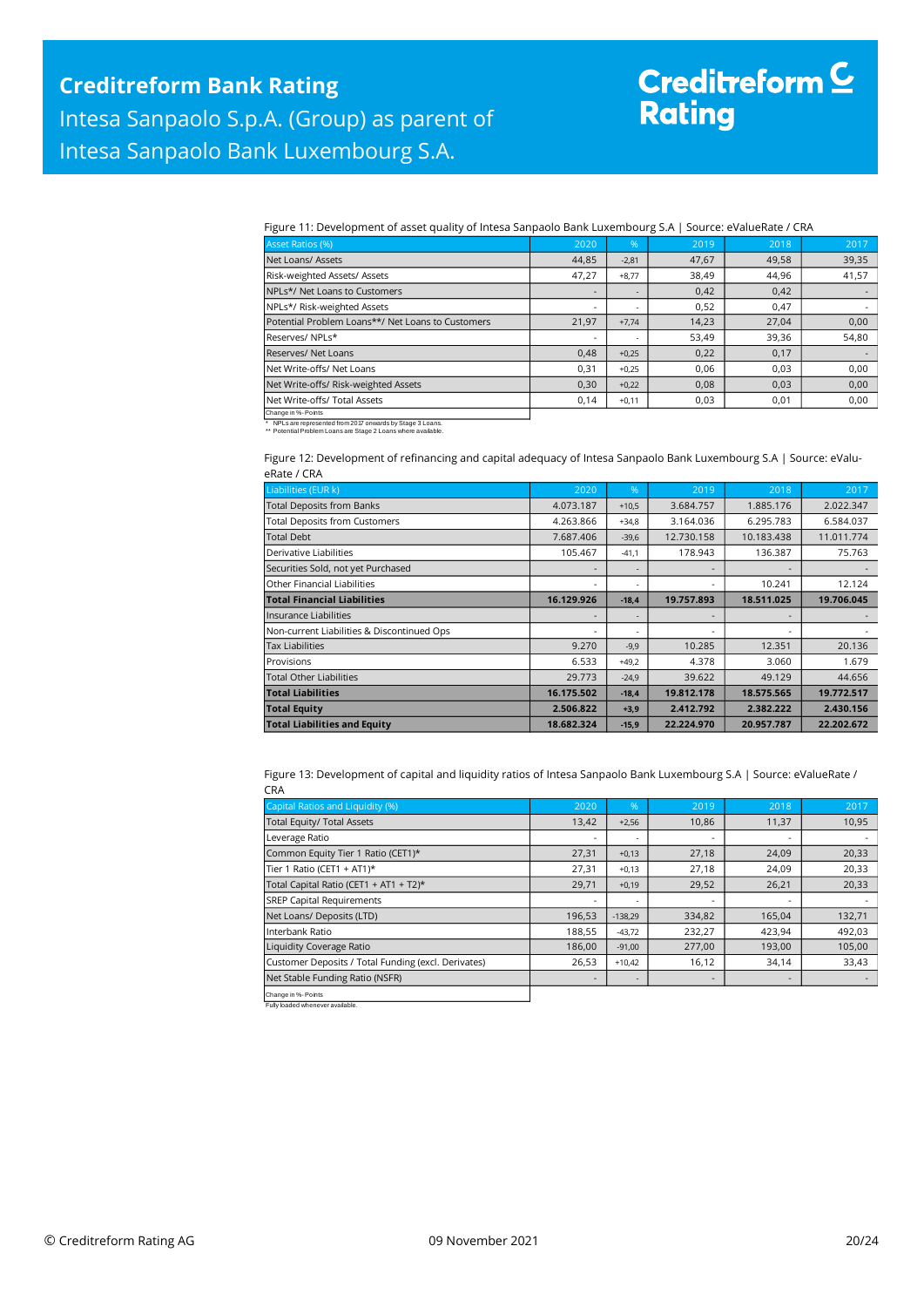#### **Regulatory**

Creditreform Rating AG was neither commissioned by the rating object nor by any other third party for the rating. The analysis took place on a voluntary basis by Creditreform Rating AG and is to be described in the regulatory sense as an unsolicited rating. The following scheme clarifies the level of participation of the rated entity (rating object):

| <b>Unsolicited Credit Rating</b>                       |    |  |  |  |
|--------------------------------------------------------|----|--|--|--|
| With Rated Entity or Related Third Party Participation | No |  |  |  |
| With Access to Internal Documents                      | No |  |  |  |
| With Access to Management                              | No |  |  |  |

The rating is based on publicly available information and internal evaluation methods for the rated bank. The quantitative analysis is based mainly on the latest annual accounts, interim reports, other investor relations information of the bank, and calculated key figures by eValueRate / CRA.

The information and documents processed met the requirements of the rating system of Creditreform Rating AG as published on the website www.creditreform-rating.de. The rating was carried out on the basis of the rating methodology for [bank ratings as \(v3.0\),](https://www.creditreform-rating.de/en/about-us/regulatory-requirements.html?file=files/content/downloads/Externes%20Rating/Regulatorische%20Anforderungen/EN/Ratingmethodiken%20EN/Rating%20Methodology%20Bank%20Ratings%20v3.0.pdf) the methodology for the [rating of bank capital and unsecured debt instruments \(v2.0\)](https://www.creditreform-rating.de/en/about-us/regulatory-requirements.html?file=files/content/downloads/Externes%20Rating/Regulatorische%20Anforderungen/EN/Ratingmethodiken%20EN/Bank%20Capital%20and%20Unsecured%20Debt%20Instruments%20Methodology.pdf) as well as the rating methodology for [Environmental, Social and Governance Score for Banks \(v1.0\)](https://www.creditreform-rating.de/en/about-us/regulatory-requirements.html?file=files/content/downloads/Externes%20Rating/Regulatorische%20Anforderungen/EN/Ratingmethodiken%20EN/Rating%20Methodology%20ESG%20v1.0.pdf) in conjunction with Creditreform's basic document [Rating Criteria and Definitions \(v1.3\).](https://www.creditreform-rating.de/en/about-us/regulatory-requirements.html?file=files/content/downloads/Externes%20Rating/Regulatorische%20Anforderungen/EN/Ratingmethodiken%20EN/CRAG%20Rating%20Criteria%20and%20Definitions.pdf)

The complete presentation of the rating methodologies used by Creditreform Rating AG and the basic document Rating Criteria and Definitions (v1.3) are published on our homepage:

<https://www.creditreform-rating.de/en/about-us/regulatory-requirements.html>

On 09 November 2021, the rating was presented by the analysts to the rating committee and adopted in a resolution.

The rating result was communicated to Intesa Sanpaolo S.p.A. (Group) and the relevant subsidiary, and the preliminary rating report was made available to the bank. There was no change in the rating score.

The rating is valid until withdrawal and is subject to monitoring from the rating date (see cover page). The rating will be comprehensively reviewed at least once every year. Within this period, the rating can be updated.

In 2011 Creditreform Rating AG was registered within the European Union according to EU Regulation 1060/2009 (CRA-Regulation). Based on the registration Creditreform Rating AG (CRA) is allowed to issue credit ratings within the EU and is bound to comply with the provisions of the CRA-Regulation.

Rating Endorsement Status: The rating of Intesa Sanpaolo S.p.A. (Group) was not endorsed by Creditreform Rating AG from a third country as defined in Article 4 (3) of the CRA-Regulation.

#### **Conflict of Interests**

No conflicts of interest were identified during the rating process that might influence the analyses and judgements of the rating analysts involved or any other natural person whose services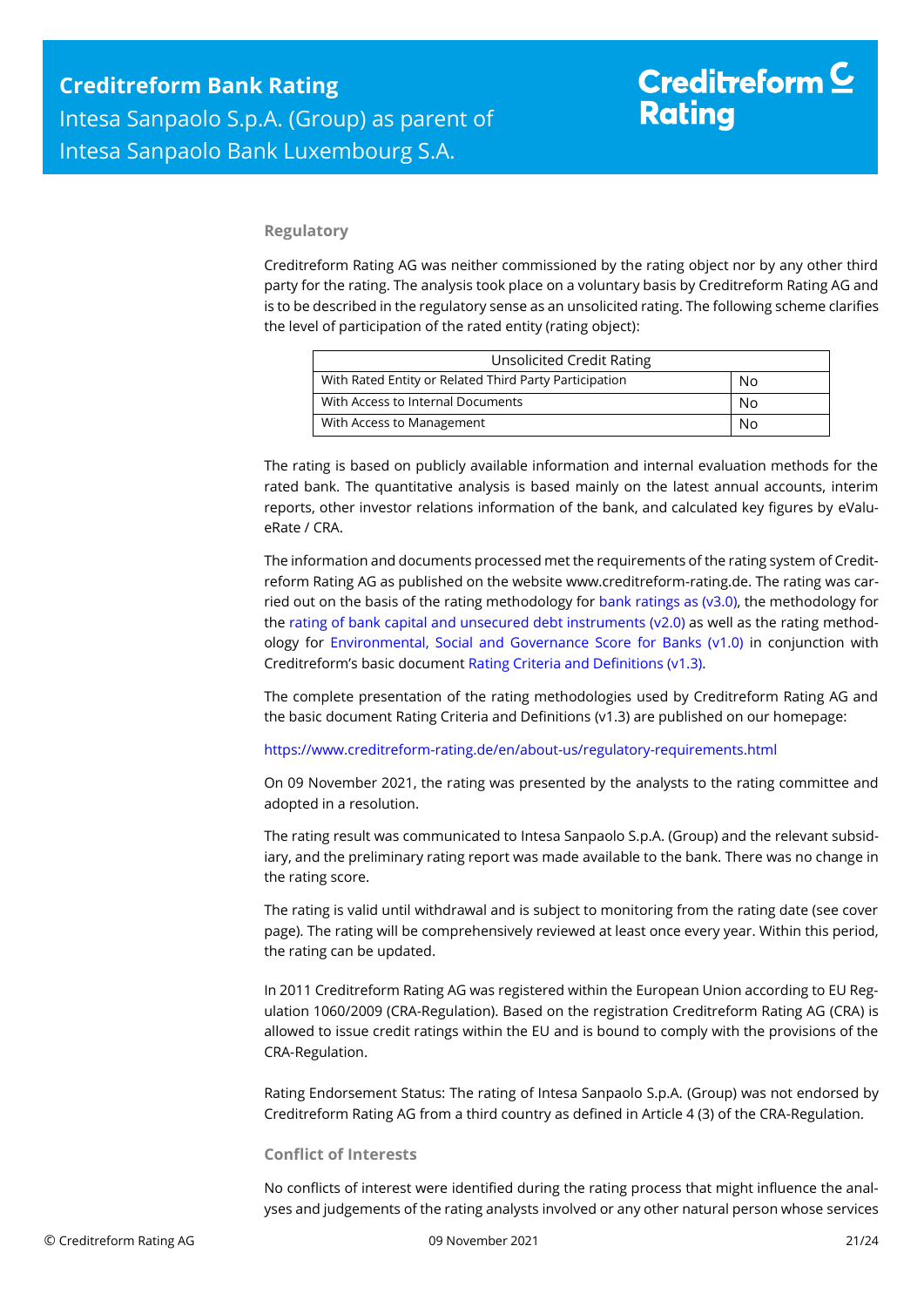## Creditreform  $\mathsf{\underline{C}}$ **Rating**

are placed at the disposal or under the control of Creditreform Rating AG and who are directly involved in credit rating activities or approving credit ratings and rating outlooks.

In case of providing ancillary services to the rated entity, CRA will disclose all ancillary services in the credit rating report.

**Rules on the Presentation of Credit Ratings and Rating Outlooks**

The approval of credit ratings and rating outlooks follows our internal policies and procedures. In line with our policy "Rating Committee," all credit ratings and rating outlooks are approved by a rating committee based on the principle of unanimity.

To prepare this credit rating, CRA has used following substantially material sources:

- 1. Aggregated data base by eValueRate
- 2. Annual Report and interim reports
- 3. Investors relations information and other publications
- 4. Website of the rated bank
- 5. Public and internal market analyses
- 6. Internet research

There are no other attributes and limitations of the credit rating or rating outlook other than displayed on the CRA website. Furthermore CRA considers satisfactory the quality and extent of information available on the rated entity. In regard to the rated entity Creditreform Rating AG regarded available historical data as sufficient.

Between the disclosure of the credit rating to the rated entity and the public disclosure no amendments were made to the credit rating.

The "Basic data" information card indicates the principal methodology or version of methodology that was used in determining the rating, with a reference to its comprehensive description.

In case where the credit rating is based on more than one methodology or where reference only to the principal methodology might cause investors to overlook other important aspects of the credit rating, including any significant adjustments and deviations, Creditreform Rating AG explains this fact in the credit rating and indicates how the different methodologies or these other aspects are taken into account in the credit rating. This information is integrated in the credit rating report.

The meaning of each rating category, the definition of default or recovery and any appropriate risk warning, including a sensitivity analysis of the relevant key rating assumptions, such as mathematical or correlation assumptions, accompanied by worst-case scenario credit ratings as well as best-case scenario credit ratings are explained in mentioned methodologies and / or in the credit rating report.

The date at which the credit rating was released for distribution for the first time and when it was last updated including any rating outlooks is indicated clearly and prominently in the "Basic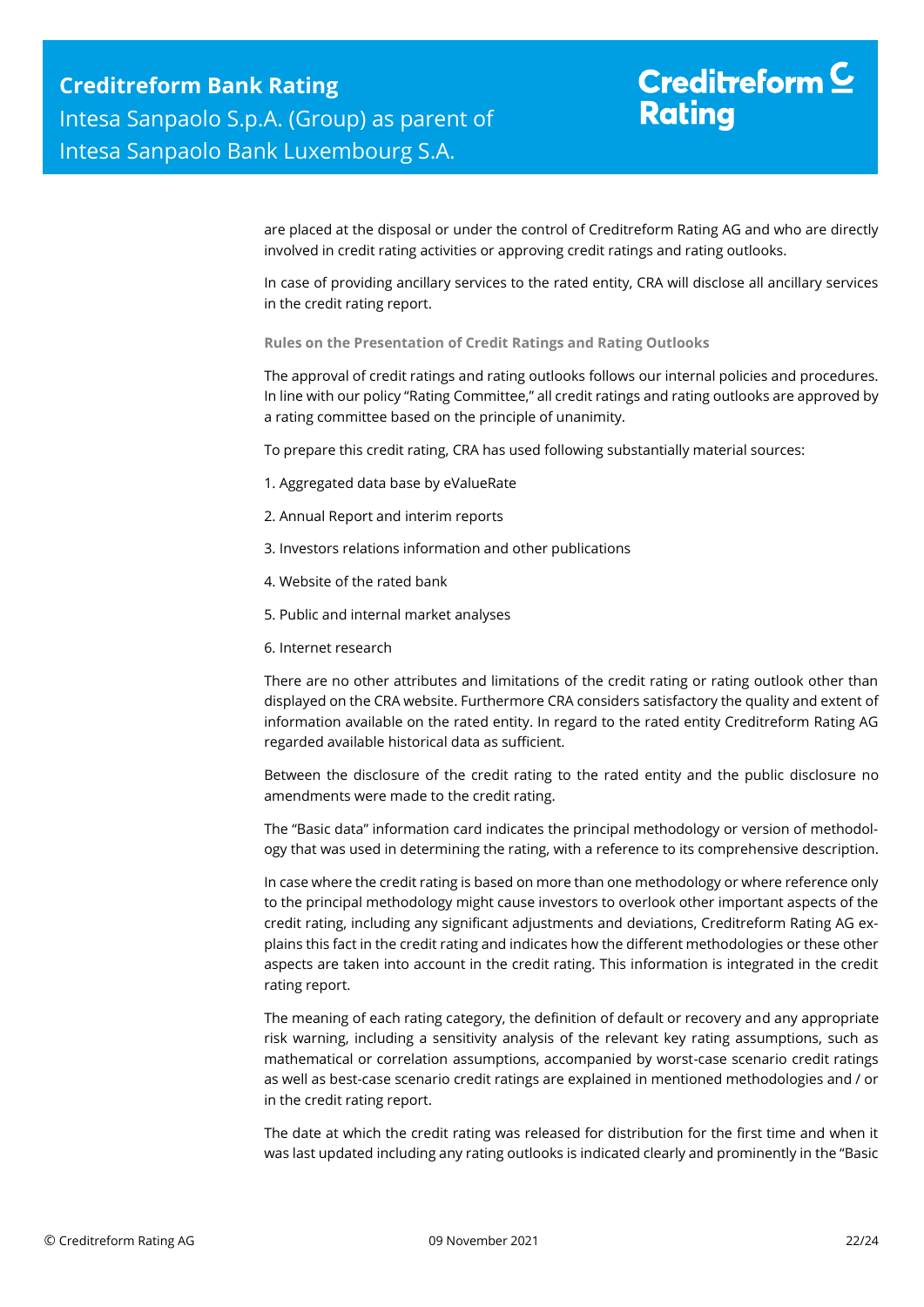## Creditreform  $\mathsf{\underline{C}}$ **Rating**

data" card as a "Rating action"; first release is indicated as "initial rating", other updates are indicated as an "update", "upgrade or downgrade", "not rated", "confirmed", "selective default" or "default".

In the case of a rating outlook, the time horizon is provided during which a change in the credit rating is expected. This information is available within "Basic data" information card.

In accordance to Article 11 (2) EU-Regulation (EC) No 1060/2009 registered or certified credit rating agency shall make available in a central repository established by ESMA information on its historical performance data, including the ratings transition frequency, and information about credit ratings issued in the past and on their changes. Requested data are available at the ESMA website: https://cerep.esma.europa.eu/cerep-web/statistics/defaults.xhtml.

An explanatory statement of the meaning of Creditreform's default rates are available in the credit rating methodologies disclosed on the website.

#### **Disclaimer**

Any rating performed by Creditreform Rating AG is subject to the Creditreform Rating AG Code of Conduct which has been published on the web pages of Creditreform Rating AG. In this Code of Conduct, Creditreform Rating AG commits itself – systematically and with due diligence – to establish its independent and objective opinion as to the sustainability, risks and opportunities concerning the enterprise or the issue under review.

Future events are uncertain, and forecasts are necessarily based on assessments and assumptions. This rating is therefore no statement of fact, but an opinion. For this reason, Creditreform Rating AG cannot be held liable for the consequences of decisions made on the basis of any of their ratings. Neither should these ratings be construed as recommendations for investors, buyers or sellers. They should only be used by market participants (entrepreneurs, bankers, investors etc.) as one factor among others when arriving at corporate or investment decisions. Ratings are not meant to be used as substitutes for one's own research, inquiries and assessments.

We have assumed that the documents and information made available to us by the client are complete and accurate and that the copies provided to us represent the full and unchanged contents of the original documents. Creditreform Rating AG assumes no responsibility for the true and fair representation of the original information.

This report is protected by copyright. Any commercial use is prohibited without prior written permission from Creditreform Rating AG. Only the full report may be published in order to prevent distortion of the report's overall assessment. Excerpts may only be used with the express consent of Creditreform Rating AG. Publication of the report without the consent of Creditreform Rating AG is prohibited. Only ratings published on the Creditreform Rating AG web pages remain valid.

Creditreform Rating AG